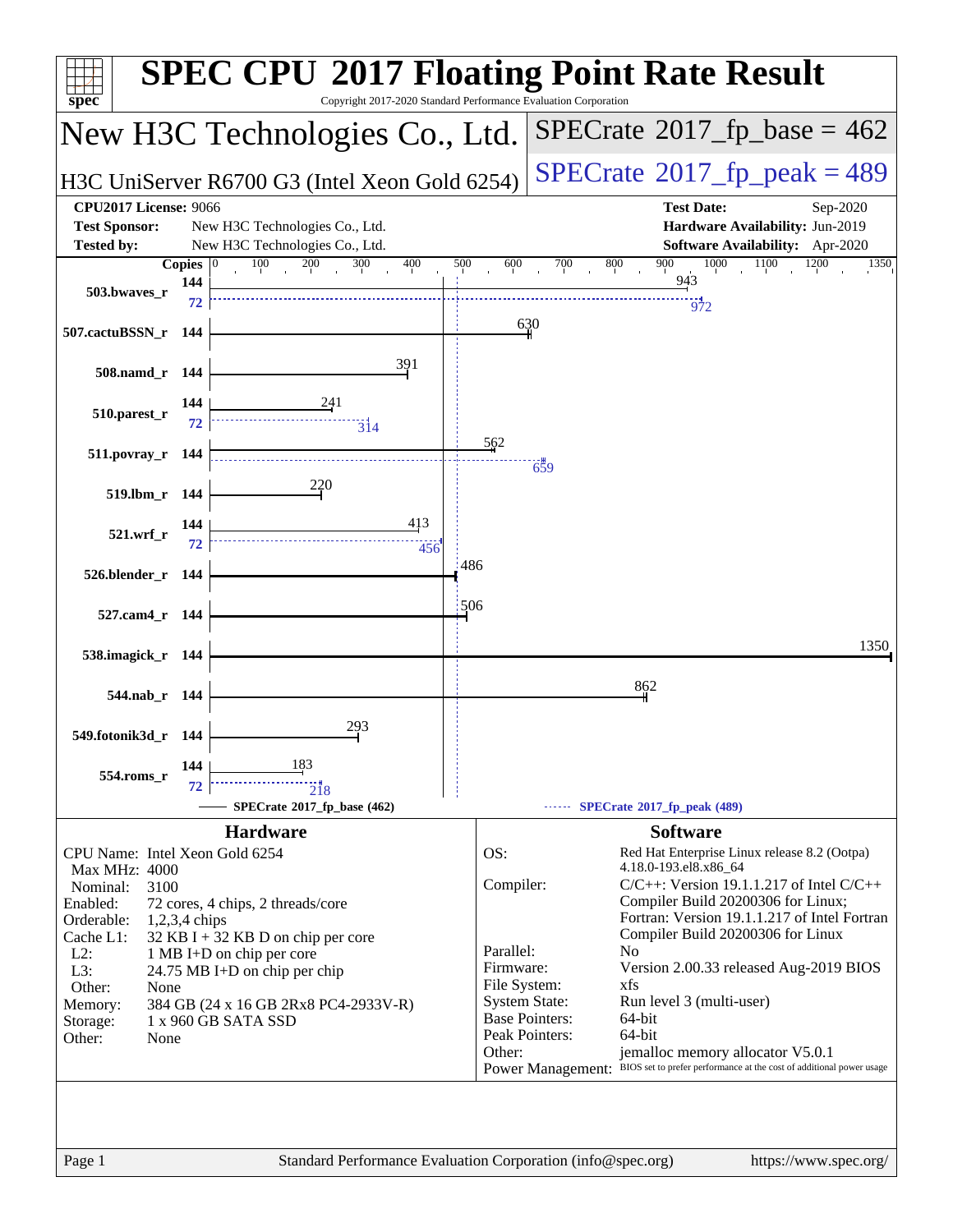| New H3C Technologies Co., Ltd.                                                  |               |                                |       |                |       |                                                                                                          |              |               |                |              |                   |              | $SPECrate$ <sup>®</sup> 2017_fp_base = 462 |              |
|---------------------------------------------------------------------------------|---------------|--------------------------------|-------|----------------|-------|----------------------------------------------------------------------------------------------------------|--------------|---------------|----------------|--------------|-------------------|--------------|--------------------------------------------|--------------|
| $SPECTate@2017_fp\_peak = 489$<br>H3C UniServer R6700 G3 (Intel Xeon Gold 6254) |               |                                |       |                |       |                                                                                                          |              |               |                |              |                   |              |                                            |              |
| <b>CPU2017 License: 9066</b>                                                    |               |                                |       |                |       |                                                                                                          |              |               |                |              | <b>Test Date:</b> |              | Sep-2020                                   |              |
| <b>Test Sponsor:</b>                                                            |               | New H3C Technologies Co., Ltd. |       |                |       |                                                                                                          |              |               |                |              |                   |              | Hardware Availability: Jun-2019            |              |
| <b>Tested by:</b>                                                               |               | New H3C Technologies Co., Ltd. |       |                |       |                                                                                                          |              |               |                |              |                   |              | <b>Software Availability:</b> Apr-2020     |              |
|                                                                                 |               |                                |       |                |       | <b>Results Table</b>                                                                                     |              |               |                |              |                   |              |                                            |              |
|                                                                                 |               |                                |       | <b>Base</b>    |       |                                                                                                          |              |               |                |              | <b>Peak</b>       |              |                                            |              |
| <b>Benchmark</b>                                                                | <b>Copies</b> | <b>Seconds</b>                 | Ratio | <b>Seconds</b> | Ratio | <b>Seconds</b>                                                                                           | <b>Ratio</b> | <b>Copies</b> | <b>Seconds</b> | <b>Ratio</b> | <b>Seconds</b>    | <b>Ratio</b> | <b>Seconds</b>                             | <b>Ratio</b> |
| 503.bwaves_r                                                                    | 144           | 1531                           | 943   | 1531           | 943   | 1530                                                                                                     | 944          | 72            | 743            | 971          | 743               | 972          | 742                                        | 973          |
| 507.cactuBSSN_r                                                                 | 144           | 290                            | 628   | 287            | 635   | 289                                                                                                      | 630          | 144           | 290            | 628          | 287               | 635          | 289                                        | 630          |
| $508$ .namd $r$                                                                 | 144           | 350                            | 391   | 350            | 390   | 350                                                                                                      | 391          | 144           | 350            | 391          | 350               | 390          | 350                                        | 391          |
| 510.parest_r                                                                    | 144           | 1561                           | 241   | 1566           | 241   | 1562                                                                                                     | 241          | 72            | 600            | 314          | 600               | 314          | 600                                        | 314          |
| $511.$ povray_r                                                                 | 144           | 604                            | 557   | 598            | 562   | 598                                                                                                      | 563          | 144           | 508            | 662          | 512               | 657          | <b>510</b>                                 | 659          |
| 519.1bm_r                                                                       | 144           | 689                            | 220   | 690            | 220   | 689                                                                                                      | 220          | 144           | 689            | 220          | 690               | 220          | 689                                        | 220          |
| $521.wrf_r$                                                                     | 144           | 781                            | 413   | 782            | 412   | 780                                                                                                      | 413          | 72            | 353            | 457          | 354               | 456          | 353                                        | 456          |
| 526.blender_r                                                                   | 144           | 451                            | 486   | 450            | 487   | 453                                                                                                      | 485          | 144           | 451            | 486          | 450               | 487          | 453                                        | 485          |
| 527.cam4 r                                                                      | 144           | 498                            | 506   | 498            | 506   | 495                                                                                                      | 508          | 144           | 498            | 506          | 498               | 506          | 495                                        | 508          |
| 538.imagick_r                                                                   | 144           | 266                            | 1350  | 266            | 1350  | 266                                                                                                      | 1350         | 144           | 266            | 1350         | 266               | 1350         | 266                                        | 1350         |
| $544$ .nab_r                                                                    | 144           | 283                            | 858   | 281            | 862   | 280                                                                                                      | 864          | 144           | 283            | 858          | 281               | 862          | 280                                        | 864          |
| 549.fotonik3d r                                                                 | 144           | 1918                           | 293   | 1912           | 294   | 1920                                                                                                     | 292          | 144           | 1918           | 293          | 1912              | 294          | 1920                                       | 292          |
| $554$ .roms_r                                                                   | 144           | 1252                           | 183   | 1250           | 183   | 1250                                                                                                     | 183          | 72            | 524            | 218          | 525               | 218          | 519                                        | 220          |
| $SPECrate^{\otimes}2017$ _fp_base =                                             |               |                                | 462   |                |       |                                                                                                          |              |               |                |              |                   |              |                                            |              |
| $SPECrate^{\circ}2017$ _fp_peak =                                               |               |                                | 489   |                |       |                                                                                                          |              |               |                |              |                   |              |                                            |              |
|                                                                                 |               |                                |       |                |       | Results appear in the order in which they were run. Bold underlined text indicates a median measurement. |              |               |                |              |                   |              |                                            |              |
|                                                                                 |               |                                |       |                |       | <b>Compiler Notes</b>                                                                                    |              |               |                |              |                   |              |                                            |              |

#### **[Submit Notes](http://www.spec.org/auto/cpu2017/Docs/result-fields.html#SubmitNotes)**

 The numactl mechanism was used to bind copies to processors. The config file option 'submit' was used to generate numactl commands to bind each copy to a specific processor. For details, please see the config file.

#### **[Operating System Notes](http://www.spec.org/auto/cpu2017/Docs/result-fields.html#OperatingSystemNotes)**

Stack size set to unlimited using "ulimit -s unlimited"

#### **[Environment Variables Notes](http://www.spec.org/auto/cpu2017/Docs/result-fields.html#EnvironmentVariablesNotes)**

Environment variables set by runcpu before the start of the run: LD\_LIBRARY\_PATH = "/home/speccpu/lib/intel64:/home/speccpu/je5.0.1-64" MALLOC\_CONF = "retain:true"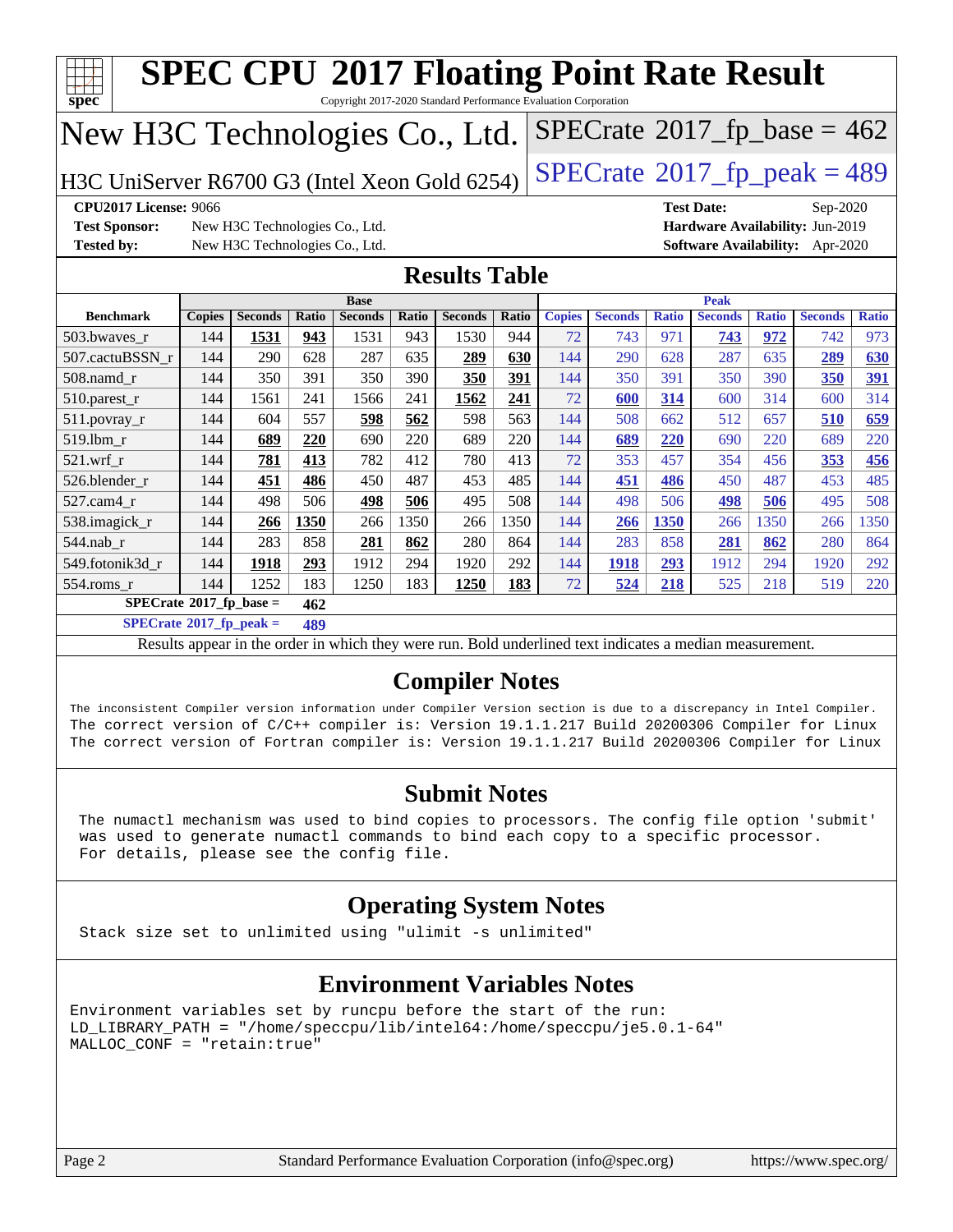| <b>SPEC CPU®2017 Floating Point Rate Result</b><br>spec<br>Copyright 2017-2020 Standard Performance Evaluation Corporation                                                                                                                                                                                                                                                                                                                                                                                                                                                                                                                                                                                                                                                                                                                                                                                                                                                                                                                                                                                                                                                                                                                                                                                                  |                                                                           |  |  |  |  |
|-----------------------------------------------------------------------------------------------------------------------------------------------------------------------------------------------------------------------------------------------------------------------------------------------------------------------------------------------------------------------------------------------------------------------------------------------------------------------------------------------------------------------------------------------------------------------------------------------------------------------------------------------------------------------------------------------------------------------------------------------------------------------------------------------------------------------------------------------------------------------------------------------------------------------------------------------------------------------------------------------------------------------------------------------------------------------------------------------------------------------------------------------------------------------------------------------------------------------------------------------------------------------------------------------------------------------------|---------------------------------------------------------------------------|--|--|--|--|
| New H3C Technologies Co., Ltd.                                                                                                                                                                                                                                                                                                                                                                                                                                                                                                                                                                                                                                                                                                                                                                                                                                                                                                                                                                                                                                                                                                                                                                                                                                                                                              | $SPECrate^{\circ}2017_fp\_base = 462$                                     |  |  |  |  |
| H3C UniServer R6700 G3 (Intel Xeon Gold 6254)                                                                                                                                                                                                                                                                                                                                                                                                                                                                                                                                                                                                                                                                                                                                                                                                                                                                                                                                                                                                                                                                                                                                                                                                                                                                               | $SPECTate@2017_fp\_peak = 489$                                            |  |  |  |  |
| <b>CPU2017 License: 9066</b>                                                                                                                                                                                                                                                                                                                                                                                                                                                                                                                                                                                                                                                                                                                                                                                                                                                                                                                                                                                                                                                                                                                                                                                                                                                                                                | <b>Test Date:</b><br>Sep-2020                                             |  |  |  |  |
| <b>Test Sponsor:</b><br>New H3C Technologies Co., Ltd.<br><b>Tested by:</b><br>New H3C Technologies Co., Ltd.                                                                                                                                                                                                                                                                                                                                                                                                                                                                                                                                                                                                                                                                                                                                                                                                                                                                                                                                                                                                                                                                                                                                                                                                               | Hardware Availability: Jun-2019<br><b>Software Availability:</b> Apr-2020 |  |  |  |  |
|                                                                                                                                                                                                                                                                                                                                                                                                                                                                                                                                                                                                                                                                                                                                                                                                                                                                                                                                                                                                                                                                                                                                                                                                                                                                                                                             |                                                                           |  |  |  |  |
| <b>General Notes</b><br>Binaries compiled on a system with 1x Intel Core i9-7980XE CPU + 64GB RAM<br>memory using Redhat Enterprise Linux 8.0<br>NA: The test sponsor attests, as of date of publication, that CVE-2017-5754 (Meltdown)<br>is mitigated in the system as tested and documented.<br>Yes: The test sponsor attests, as of date of publication, that CVE-2017-5753 (Spectre variant 1)<br>is mitigated in the system as tested and documented.<br>Yes: The test sponsor attests, as of date of publication, that CVE-2017-5715 (Spectre variant 2)<br>is mitigated in the system as tested and documented.<br>Transparent Huge Pages enabled by default<br>Prior to runcpu invocation<br>Filesystem page cache synced and cleared with:<br>sync; echo 3><br>/proc/sys/vm/drop_caches<br>runcpu command invoked through numactl i.e.:<br>numactl --interleave=all runcpu <etc><br/>jemalloc, a general purpose malloc implementation<br/>built with the RedHat Enterprise 7.5, and the system compiler gcc 4.8.5<br/>sources available from jemalloc.net or https://github.com/jemalloc/jemalloc/releases<br/><b>Platform Notes</b><br/>BIOS settings:<br/>Set SNC to Enabled<br/>Set IMC Interleaving to 1-way Interleave<br/>Set Patrol Scrub to Disabled<br/>Sysinfo program /home/speccpu/bin/sysinfo</etc> |                                                                           |  |  |  |  |
| running on localhost.localdomain Wed Sep 23 17:04:42 2020<br>SUT (System Under Test) info as seen by some common utilities.<br>For more information on this section, see<br>https://www.spec.org/cpu2017/Docs/config.html#sysinfo                                                                                                                                                                                                                                                                                                                                                                                                                                                                                                                                                                                                                                                                                                                                                                                                                                                                                                                                                                                                                                                                                           |                                                                           |  |  |  |  |
| From /proc/cpuinfo<br>model name : Intel(R) Xeon(R) Gold 6254 CPU @ 3.10GHz<br>"physical id"s (chips)<br>4<br>144 "processors"<br>cores, siblings (Caution: counting these is hw and system dependent. The following<br>excerpts from /proc/cpuinfo might not be reliable. Use with caution.)<br>cpu cores $: 18$<br>siblings : 36<br>physical 0: cores 0 1 2 3 4 8 9 10 11 16 17 18 19 20 24 25 26 27<br>physical 1: cores 0 1 2 3 4 8 9 10 11 16 17 18 19 20 24 25 26 27<br>physical 2: cores 0 1 2 3 4 8 9 10 11 16 17 18 19 20 24 25 26 27<br>physical 3: cores 0 1 2 3 4 8 9 10 11 16 17 18 19 20 24 25 26 27                                                                                                                                                                                                                                                                                                                                                                                                                                                                                                                                                                                                                                                                                                          |                                                                           |  |  |  |  |
| (Continued on next page)                                                                                                                                                                                                                                                                                                                                                                                                                                                                                                                                                                                                                                                                                                                                                                                                                                                                                                                                                                                                                                                                                                                                                                                                                                                                                                    |                                                                           |  |  |  |  |
| Page 3<br>Standard Performance Evaluation Corporation (info@spec.org)                                                                                                                                                                                                                                                                                                                                                                                                                                                                                                                                                                                                                                                                                                                                                                                                                                                                                                                                                                                                                                                                                                                                                                                                                                                       | https://www.spec.org/                                                     |  |  |  |  |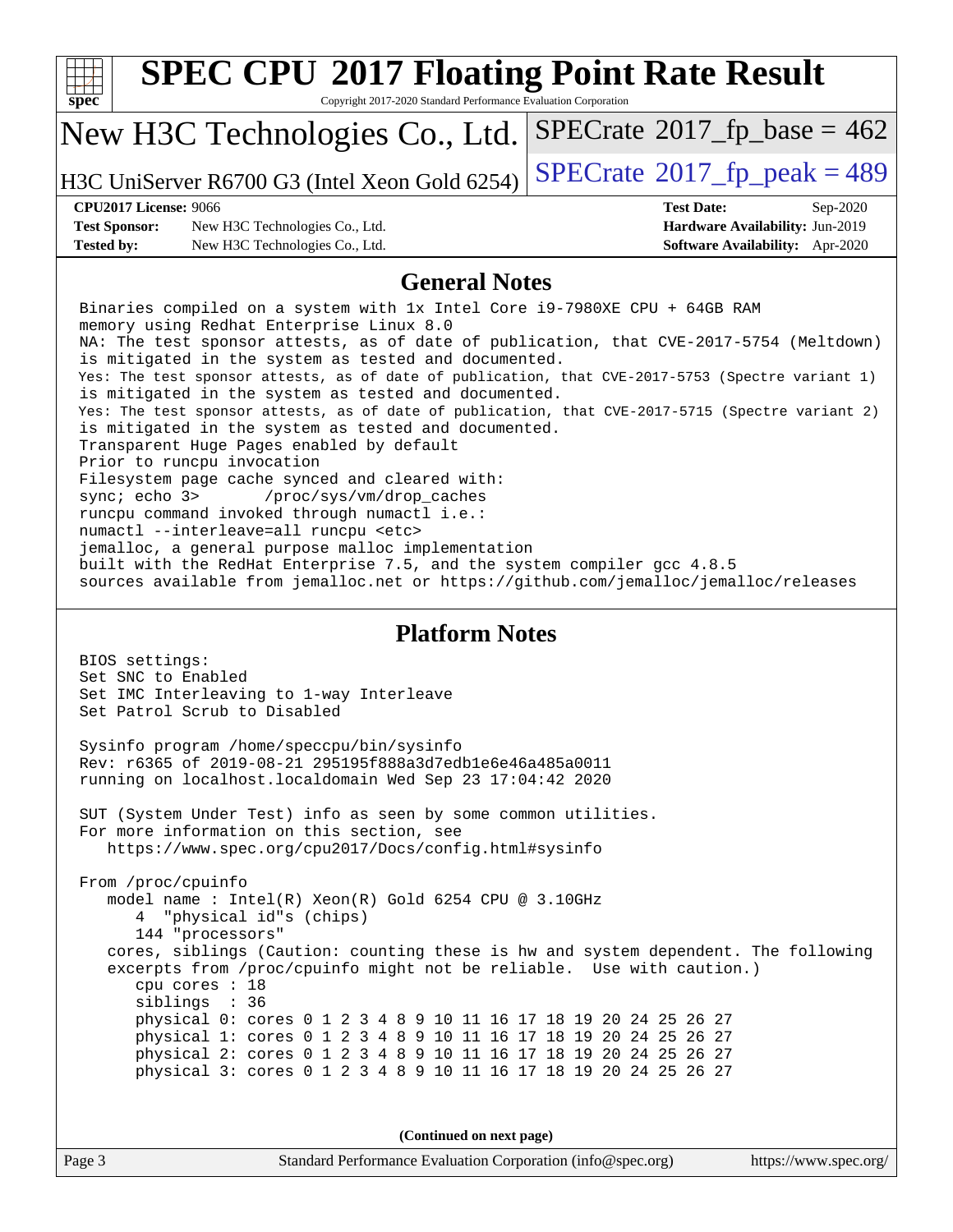| <b>SPEC CPU®2017 Floating Point Rate Result</b><br>spec <sup>®</sup><br>Copyright 2017-2020 Standard Performance Evaluation Corporation |                                                                                 |                                        |  |  |  |
|-----------------------------------------------------------------------------------------------------------------------------------------|---------------------------------------------------------------------------------|----------------------------------------|--|--|--|
| $SPECTate$ <sup>®</sup> 2017_fp_base = 462<br>New H3C Technologies Co., Ltd.                                                            |                                                                                 |                                        |  |  |  |
|                                                                                                                                         | $SPECTate@2017_fp\_peak = 489$<br>H3C UniServer R6700 G3 (Intel Xeon Gold 6254) |                                        |  |  |  |
| CPU2017 License: 9066                                                                                                                   |                                                                                 | <b>Test Date:</b><br>$Sep-2020$        |  |  |  |
| <b>Test Sponsor:</b>                                                                                                                    | New H3C Technologies Co., Ltd.                                                  | Hardware Availability: Jun-2019        |  |  |  |
| <b>Tested by:</b>                                                                                                                       | New H3C Technologies Co., Ltd.                                                  | <b>Software Availability:</b> Apr-2020 |  |  |  |
| <b>Platform Notes (Continued)</b><br>From 1scpu:                                                                                        |                                                                                 |                                        |  |  |  |

| Architecture:                | x86 64                                                                              |
|------------------------------|-------------------------------------------------------------------------------------|
| $CPU$ op-mode( $s$ ):        | $32$ -bit, $64$ -bit                                                                |
| Byte Order:                  | Little Endian                                                                       |
| CPU(s):                      | 144                                                                                 |
| On-line CPU(s) list: $0-143$ |                                                                                     |
| Thread(s) per core:          | $\overline{2}$                                                                      |
| Core(s) per socket:          | 18                                                                                  |
| Socket(s):                   | $\overline{4}$                                                                      |
| NUMA $node(s)$ :             | 8                                                                                   |
| Vendor ID:                   | GenuineIntel                                                                        |
| CPU family:                  | 6                                                                                   |
| Model:                       | 85                                                                                  |
| Model name:                  | $Intel(R)$ Xeon $(R)$ Gold 6254 CPU @ 3.10GHz                                       |
| Stepping:                    | 7                                                                                   |
| CPU MHz:                     | 3957.425                                                                            |
| CPU max MHz:                 | 4000.0000                                                                           |
| CPU min MHz:                 | 1200.0000                                                                           |
| BogoMIPS:                    | 6200.00                                                                             |
| Virtualization:              | $VT - x$                                                                            |
| L1d cache:                   | 32K                                                                                 |
| Lli cache:                   | 32K                                                                                 |
| L2 cache:                    | 1024K                                                                               |
| L3 cache:                    | 25344K                                                                              |
| NUMA $node0$ $CPU(s)$ :      | $0-2, 5, 6, 9, 10, 14, 15, 72-74, 77, 78, 81, 82, 86, 87$                           |
| NUMA nodel CPU(s):           | 3, 4, 7, 8, 11-13, 16, 17, 75, 76, 79, 80, 83-85, 88, 89                            |
| NUMA node2 CPU(s):           | 18-20, 23, 24, 27, 28, 32, 33, 90-92, 95, 96, 99, 100, 104, 105                     |
| NUMA node3 CPU(s):           | 21, 22, 25, 26, 29-31, 34, 35, 93, 94, 97, 98, 101-103, 106, 107                    |
| NUMA $node4$ $CPU(s):$       | 36-38, 41, 42, 45, 46, 50, 51, 108-110, 113, 114, 117, 118, 122, 123                |
| NUMA $node5$ $CPU(s):$       | 39, 40, 43, 44, 47-49, 52, 53, 111, 112, 115, 116, 119-121, 124, 125                |
| NUMA node6 CPU(s):           | 54-56, 59, 60, 63, 64, 68, 69, 126-128, 131, 132, 135, 136, 140, 141                |
| NUMA node7 CPU(s):           | 57, 58, 61, 62, 65-67, 70, 71, 129, 130, 133, 134, 137-139, 142, 143                |
| Flagg:                       | fpu vme de pse tsc msr pae mce cx8 apic sep mtrr pge mca cmov                       |
|                              | pat pse36 clflush dts acpi mmx fxsr sse sse2 ss ht tm pbe syscall nx pdpelgb rdtscp |
|                              | lm constant_tsc art arch_perfmon pebs bts rep_good nopl xtopology nonstop_tsc cpuid |
|                              | aperfmperf pni pclmulqdq dtes64 monitor ds_cpl vmx smx est tm2 ssse3 sdbg fma cx16  |
|                              | xtpr pdcm pcid dca sse4_1 sse4_2 x2apic movbe popcnt tsc_deadline_timer aes xsave   |
|                              | avx f16c rdrand lahf_lm abm 3dnowprefetch cpuid_fault epb cat_13 cdp_13             |
|                              | invocid single intel ppin ssbd mba ibrs ibpb stibp ibrs enhanced tpr shadow ynmi    |

 invpcid\_single intel\_ppin ssbd mba ibrs ibpb stibp ibrs\_enhanced tpr\_shadow vnmi flexpriority ept vpid fsgsbase tsc\_adjust bmi1 hle avx2 smep bmi2 erms invpcid rtm cqm mpx rdt\_a avx512f avx512dq rdseed adx smap clflushopt clwb intel\_pt avx512cd avx512bw avx512vl xsaveopt xsavec xgetbv1 xsaves cqm\_llc cqm\_occup\_llc cqm\_mbm\_total cqm\_mbm\_local dtherm ida arat pln pts pku ospke avx512\_vnni md\_clear flush\_l1d arch\_capabilities

 /proc/cpuinfo cache data cache size : 25344 KB

**(Continued on next page)**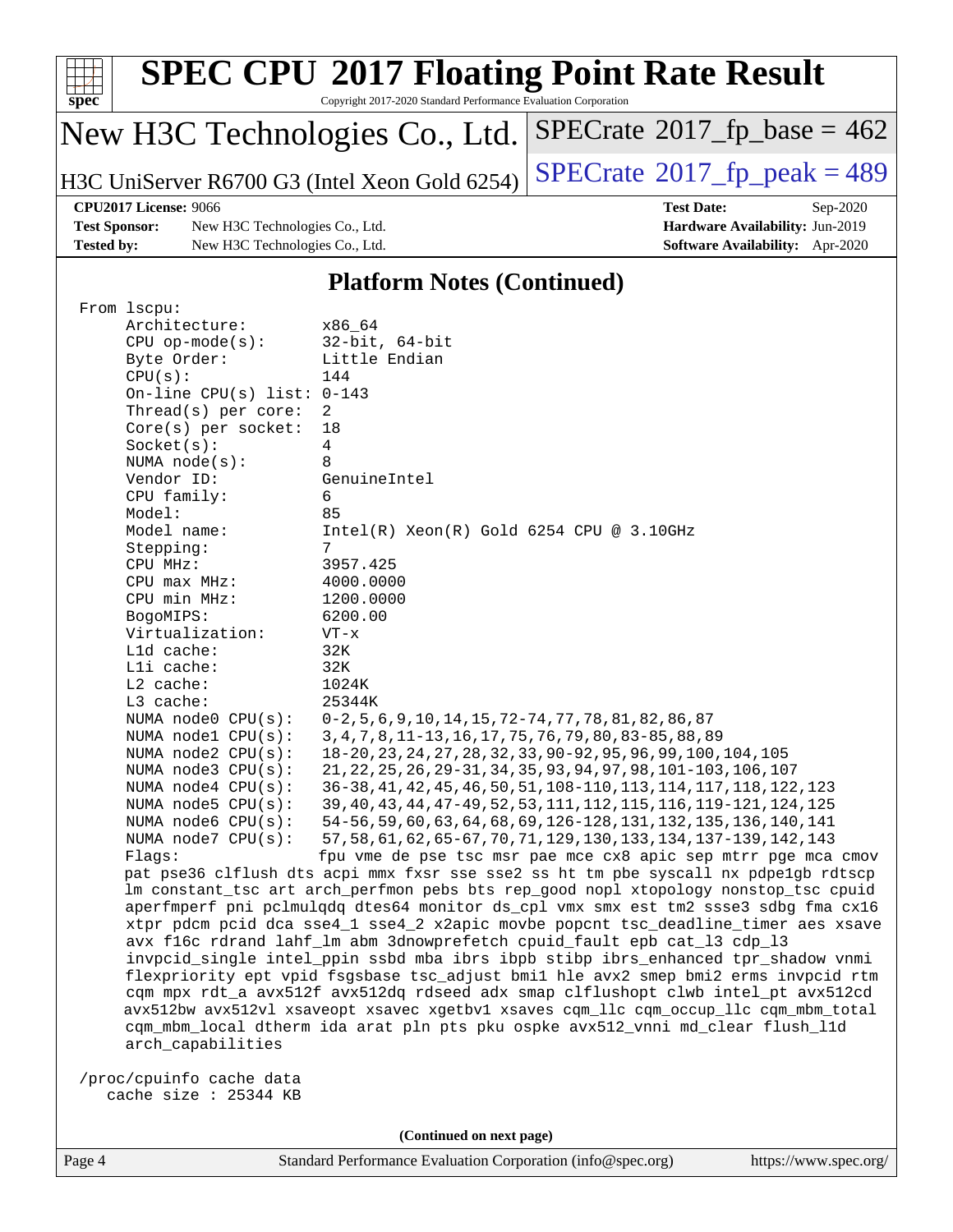

node 4 cpus: 36 37 38 41 42 45 46 50 51 108 109 110 113 114 117 118 122 123

node 5 cpus: 39 40 43 44 47 48 49 52 53 111 112 115 116 119 120 121 124 125

node 6 cpus: 54 55 56 59 60 63 64 68 69 126 127 128 131 132 135 136 140 141

node 7 cpus: 57 58 61 62 65 66 67 70 71 129 130 133 134 137 138 139 142 143

node 3 free: 41462 MB

 node 4 size: 48320 MB node 4 free: 41369 MB

 node 5 size: 48347 MB node 5 free: 41444 MB

 node 6 size: 48379 MB node 6 free: 41394 MB

 node 7 size: 48377 MB node 7 free: 41329 MB

 node 0 1 2 3 4 5 6 7 0: 10 11 21 21 21 21 21 21 1: 11 10 21 21 21 21 21 21 2: 21 21 10 11 21 21 21 21 3: 21 21 11 10 21 21 21 21 4: 21 21 21 21 10 11 21 21 5: 21 21 21 21 11 10 21 21 6: 21 21 21 21 21 21 10 11 7: 21 21 21 21 21 21 11 10

 MemTotal: 394499484 kB HugePages\_Total: 0 Hugepagesize: 2048 kB

From /etc/\*release\* /etc/\*version\*

NAME="Red Hat Enterprise Linux"

node distances:

From /proc/meminfo

os-release: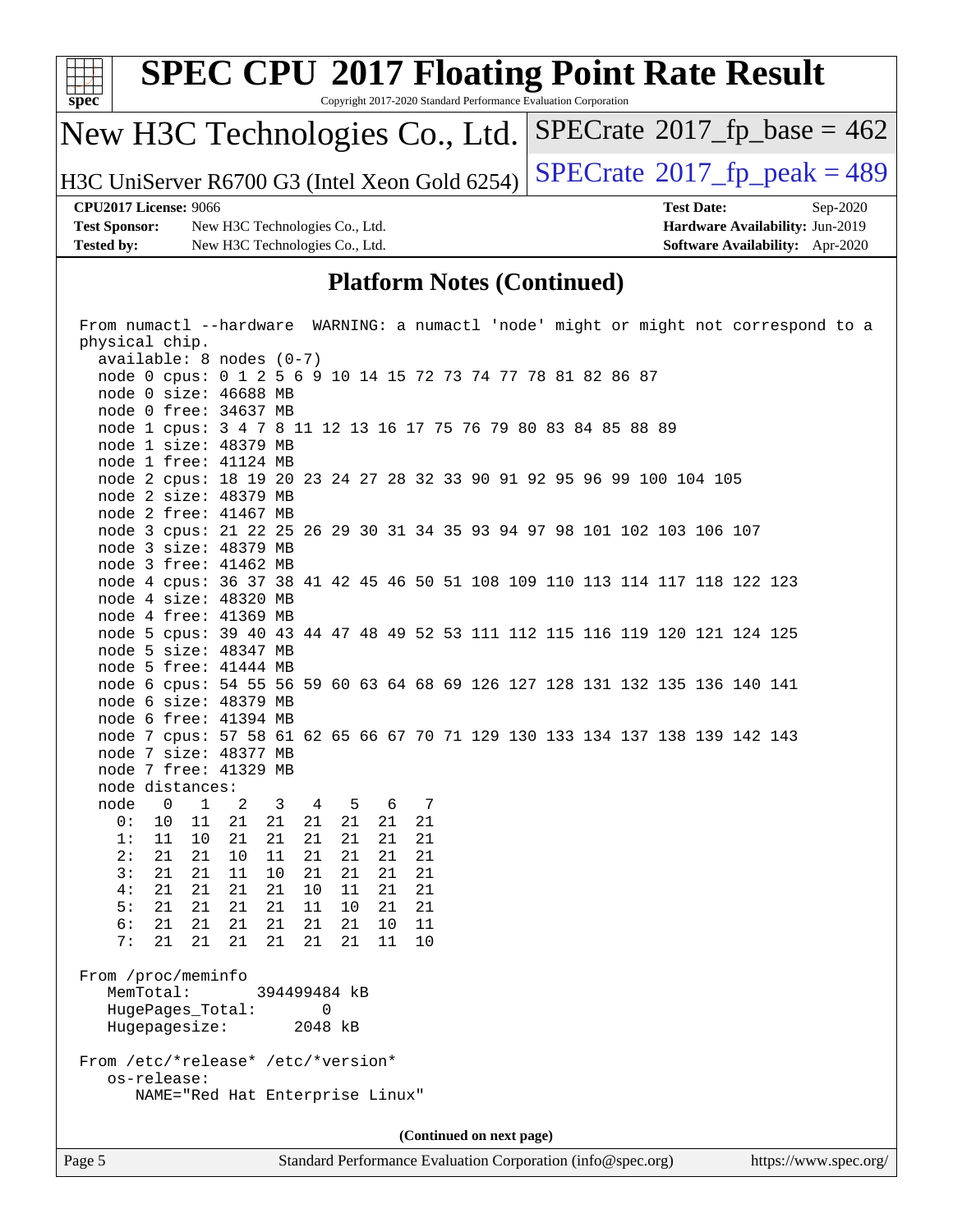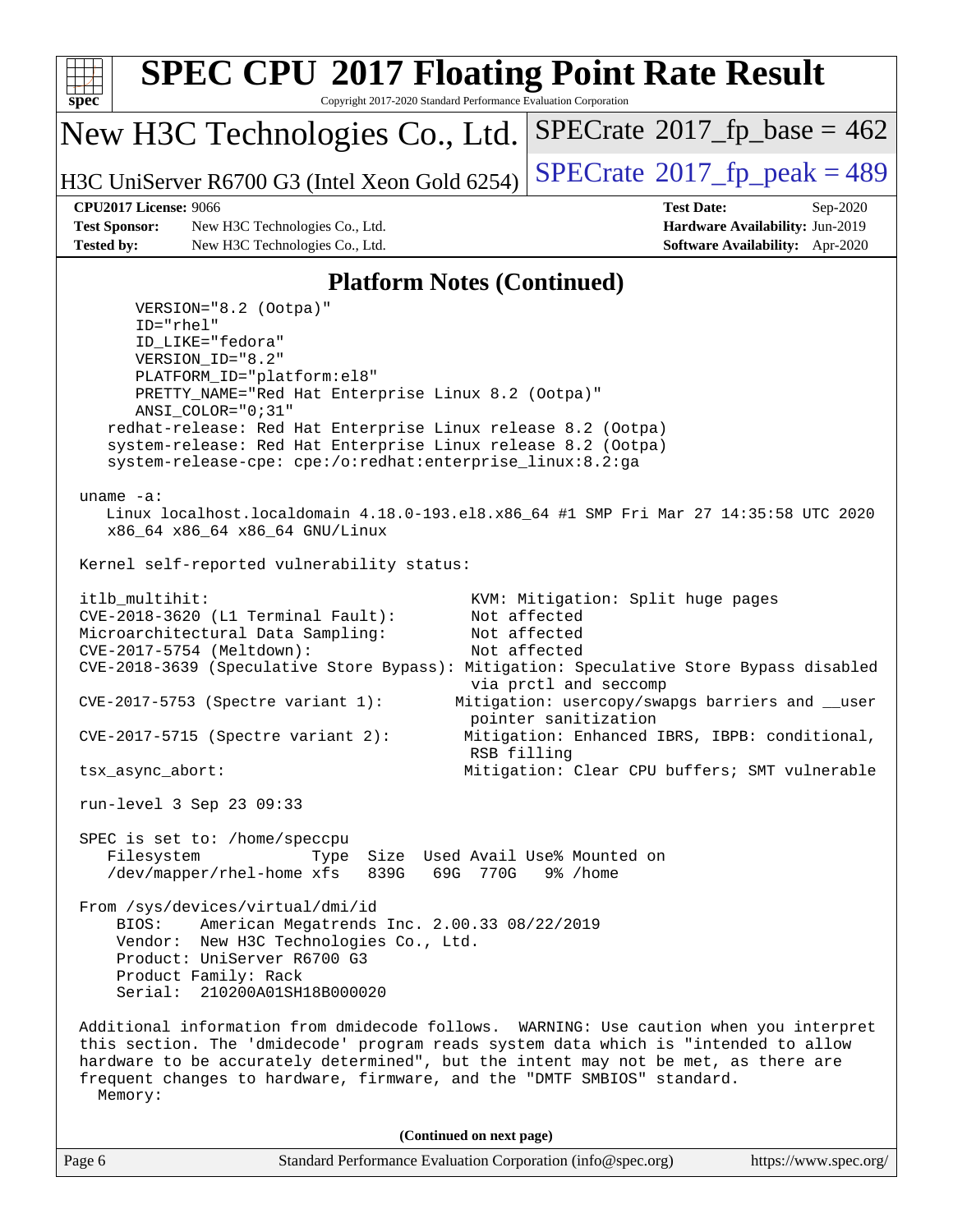| spec <sup>®</sup>                                                         | <b>SPEC CPU®2017 Floating Point Rate Result</b><br>Copyright 2017-2020 Standard Performance Evaluation Corporation                                                                                                                                                                                                                                                       |                                                                                                     |
|---------------------------------------------------------------------------|--------------------------------------------------------------------------------------------------------------------------------------------------------------------------------------------------------------------------------------------------------------------------------------------------------------------------------------------------------------------------|-----------------------------------------------------------------------------------------------------|
|                                                                           | New H3C Technologies Co., Ltd.                                                                                                                                                                                                                                                                                                                                           | $SPECrate^{\circ}2017$ fp base = 462                                                                |
|                                                                           | H3C UniServer R6700 G3 (Intel Xeon Gold 6254)                                                                                                                                                                                                                                                                                                                            | $SPECrate@2017_fp\_peak = 489$                                                                      |
| <b>CPU2017 License: 9066</b><br><b>Test Sponsor:</b><br><b>Tested by:</b> | New H3C Technologies Co., Ltd.<br>New H3C Technologies Co., Ltd.                                                                                                                                                                                                                                                                                                         | <b>Test Date:</b><br>Sep-2020<br>Hardware Availability: Jun-2019<br>Software Availability: Apr-2020 |
|                                                                           | <b>Platform Notes (Continued)</b><br>24x Hynix HMA82GR7CJR8N-WM 16 GB 2 rank 2933<br>24x NO DIMM NO DIMM<br>(End of data from sysinfo program)                                                                                                                                                                                                                           |                                                                                                     |
|                                                                           | <b>Compiler Version Notes</b>                                                                                                                                                                                                                                                                                                                                            |                                                                                                     |
| C                                                                         | 519.1bm_r(base, peak) 538.imagick_r(base, peak)<br>$544.nab_r(base, peak)$                                                                                                                                                                                                                                                                                               |                                                                                                     |
|                                                                           | Intel(R) C Compiler for applications running on Intel(R) 64, Version 2021.1<br>NextGen Build 20200304<br>Copyright (C) 1985-2020 Intel Corporation. All rights reserved.                                                                                                                                                                                                 |                                                                                                     |
| $C++$                                                                     | 508.namd_r(base, peak) 510.parest_r(base, peak)                                                                                                                                                                                                                                                                                                                          |                                                                                                     |
|                                                                           | Intel(R) C++ Compiler for applications running on Intel(R) 64, Version 2021.1<br>NextGen Build 20200304<br>Copyright (C) 1985-2020 Intel Corporation. All rights reserved.                                                                                                                                                                                               |                                                                                                     |
| $C++$ , $C$                                                               | $511.povray_r(base) 526.blender_r(base, peak)$                                                                                                                                                                                                                                                                                                                           |                                                                                                     |
|                                                                           | Intel(R) C++ Compiler for applications running on Intel(R) $64$ , Version 2021.1<br>NextGen Build 20200304<br>Copyright (C) 1985-2020 Intel Corporation. All rights reserved.<br>Intel(R) C Compiler for applications running on Intel(R) 64, Version 2021.1<br>NextGen Build 20200304<br>Copyright (C) 1985-2020 Intel Corporation. All rights reserved.                |                                                                                                     |
|                                                                           | $C++$ , C $\qquad \qquad \vert$ 511.povray_r(peak)                                                                                                                                                                                                                                                                                                                       |                                                                                                     |
|                                                                           | $Intel(R)$ C++ Intel(R) 64 Compiler for applications running on Intel(R) 64,<br>Version 19.1.1.217 Build 20200306<br>Copyright (C) 1985-2020 Intel Corporation. All rights reserved.<br>Intel(R) C Intel(R) 64 Compiler for applications running on Intel(R) 64,<br>Version 19.1.1.217 Build 20200306<br>Copyright (C) 1985-2020 Intel Corporation. All rights reserved. |                                                                                                     |
|                                                                           | (Continued on next page)                                                                                                                                                                                                                                                                                                                                                 |                                                                                                     |

| чσе |  |
|-----|--|
| . . |  |
|     |  |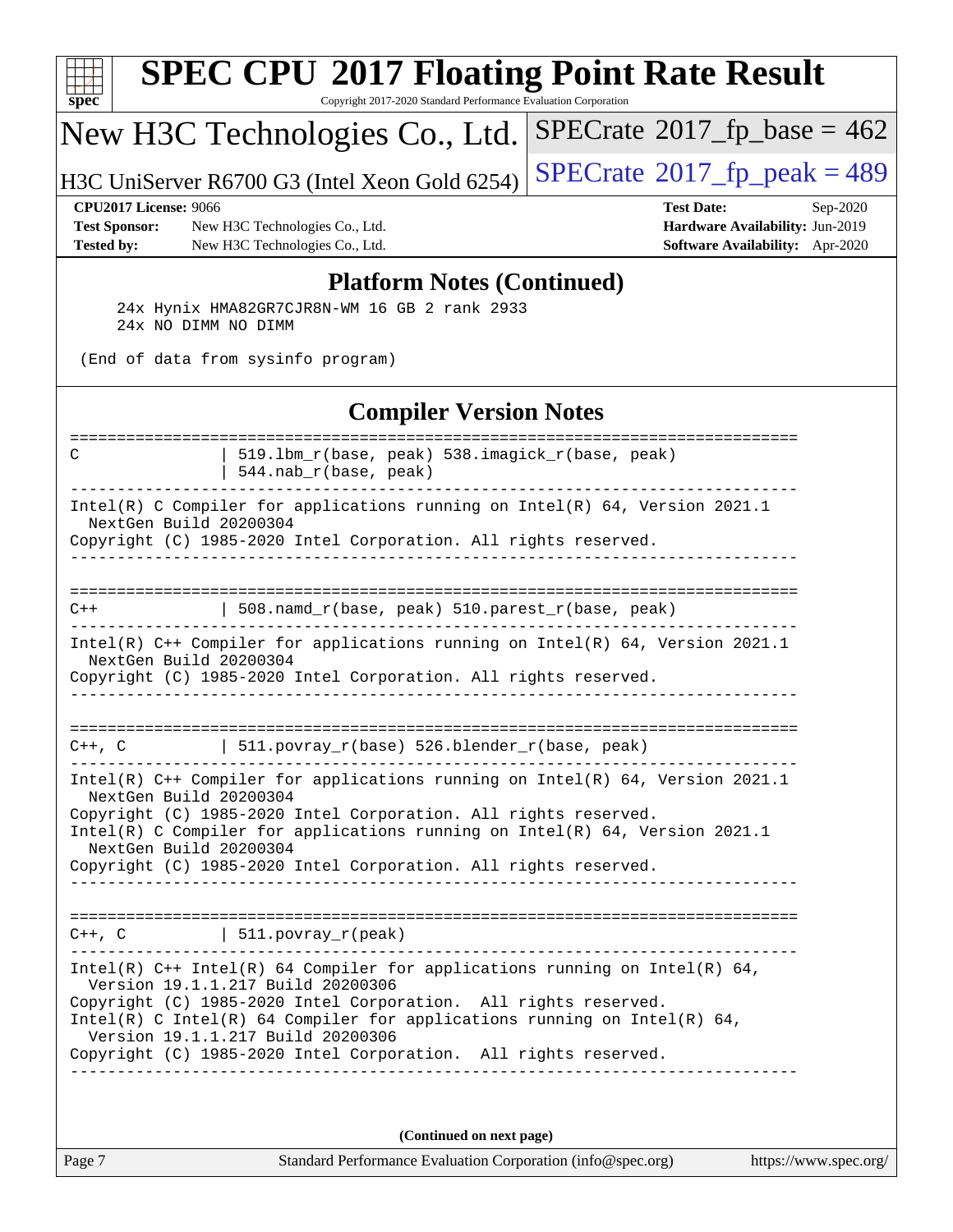

# **[SPEC CPU](http://www.spec.org/auto/cpu2017/Docs/result-fields.html#SPECCPU2017FloatingPointRateResult)[2017 Floating Point Rate Result](http://www.spec.org/auto/cpu2017/Docs/result-fields.html#SPECCPU2017FloatingPointRateResult)**

Copyright 2017-2020 Standard Performance Evaluation Corporation

## New H3C Technologies Co., Ltd.

H3C UniServer R6700 G3 (Intel Xeon Gold 6254) [SPECrate](http://www.spec.org/auto/cpu2017/Docs/result-fields.html#SPECrate2017fppeak)®2017\_fp\_peak =  $489$ 

 $SPECTate@2017_fp\_base = 462$ 

**[Test Sponsor:](http://www.spec.org/auto/cpu2017/Docs/result-fields.html#TestSponsor)** New H3C Technologies Co., Ltd. **[Hardware Availability:](http://www.spec.org/auto/cpu2017/Docs/result-fields.html#HardwareAvailability)** Jun-2019 **[Tested by:](http://www.spec.org/auto/cpu2017/Docs/result-fields.html#Testedby)** New H3C Technologies Co., Ltd. **[Software Availability:](http://www.spec.org/auto/cpu2017/Docs/result-fields.html#SoftwareAvailability)** Apr-2020

**[CPU2017 License:](http://www.spec.org/auto/cpu2017/Docs/result-fields.html#CPU2017License)** 9066 **[Test Date:](http://www.spec.org/auto/cpu2017/Docs/result-fields.html#TestDate)** Sep-2020

#### **[Compiler Version Notes \(Continued\)](http://www.spec.org/auto/cpu2017/Docs/result-fields.html#CompilerVersionNotes)**

|                                                  | $C++$ , C $\vert$ 511.povray_r(base) 526.blender_r(base, peak)                                                                                                                                                                                                                                                                                                                                                                   |                       |
|--------------------------------------------------|----------------------------------------------------------------------------------------------------------------------------------------------------------------------------------------------------------------------------------------------------------------------------------------------------------------------------------------------------------------------------------------------------------------------------------|-----------------------|
| NextGen Build 20200304<br>NextGen Build 20200304 | Intel(R) $C++$ Compiler for applications running on Intel(R) 64, Version 2021.1<br>Copyright (C) 1985-2020 Intel Corporation. All rights reserved.<br>Intel(R) C Compiler for applications running on Intel(R) $64$ , Version 2021.1                                                                                                                                                                                             |                       |
|                                                  | Copyright (C) 1985-2020 Intel Corporation. All rights reserved.                                                                                                                                                                                                                                                                                                                                                                  |                       |
|                                                  | $C++$ , $C$   511.povray_r(peak)                                                                                                                                                                                                                                                                                                                                                                                                 |                       |
|                                                  | Intel(R) $C++$ Intel(R) 64 Compiler for applications running on Intel(R) 64,<br>Version 19.1.1.217 Build 20200306<br>Copyright (C) 1985-2020 Intel Corporation. All rights reserved.<br>Intel(R) C Intel(R) 64 Compiler for applications running on Intel(R) 64,<br>Version 19.1.1.217 Build 20200306<br>Copyright (C) 1985-2020 Intel Corporation. All rights reserved.                                                         |                       |
|                                                  |                                                                                                                                                                                                                                                                                                                                                                                                                                  |                       |
|                                                  | $C++$ , C, Fortran   507.cactuBSSN_r(base, peak)                                                                                                                                                                                                                                                                                                                                                                                 |                       |
| NextGen Build 20200304<br>NextGen Build 20200304 | Intel(R) $C++$ Compiler for applications running on Intel(R) 64, Version 2021.1<br>Copyright (C) 1985-2020 Intel Corporation. All rights reserved.<br>Intel(R) C Compiler for applications running on $Intel(R) 64$ , Version 2021.1<br>Copyright (C) 1985-2020 Intel Corporation. All rights reserved.<br>Intel(R) Fortran Intel(R) 64 Compiler for applications running on $Intel(R)$<br>64, Version 19.1.1.217 Build 20200306 |                       |
|                                                  | Copyright (C) 1985-2020 Intel Corporation. All rights reserved.                                                                                                                                                                                                                                                                                                                                                                  |                       |
| Fortran                                          | 503.bwaves_r(base, peak) 549.fotonik3d_r(base, peak)<br>$\vert$ 554.roms_r(base, peak)                                                                                                                                                                                                                                                                                                                                           |                       |
|                                                  | $Intel(R)$ Fortran Intel(R) 64 Compiler for applications running on Intel(R)<br>64, Version 19.1.1.217 Build 20200306<br>Copyright (C) 1985-2020 Intel Corporation. All rights reserved.<br>____________________________________                                                                                                                                                                                                 |                       |
|                                                  | Fortran, C $\vert$ 521.wrf_r(base) 527.cam4_r(base, peak)                                                                                                                                                                                                                                                                                                                                                                        |                       |
|                                                  | (Continued on next page)                                                                                                                                                                                                                                                                                                                                                                                                         |                       |
| Page 8                                           | Standard Performance Evaluation Corporation (info@spec.org)                                                                                                                                                                                                                                                                                                                                                                      | https://www.spec.org/ |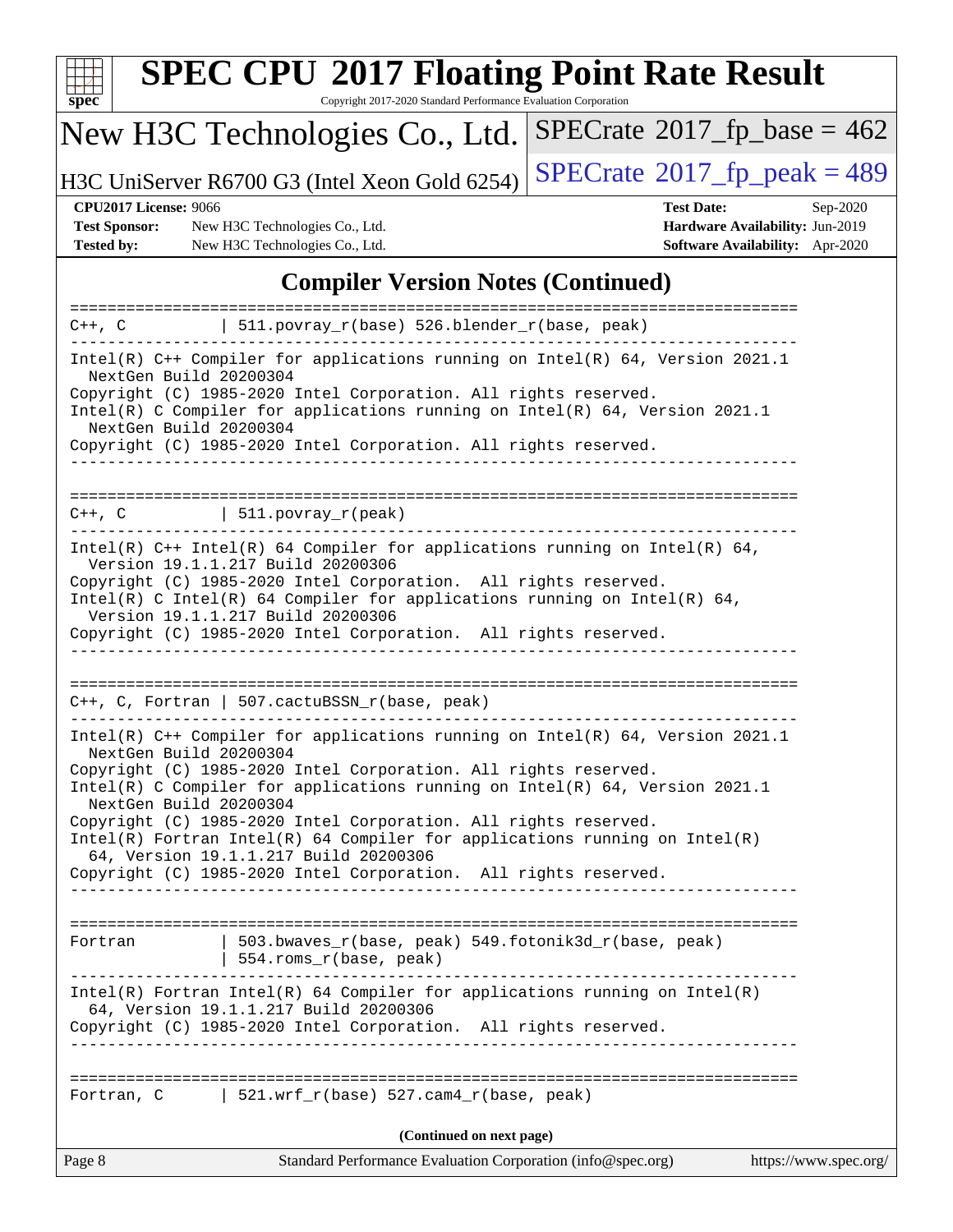| spec                                                                      | <b>SPEC CPU®2017 Floating Point Rate Result</b><br>Copyright 2017-2020 Standard Performance Evaluation Corporation                                                                                                                                                                                                                                                           |                                                                                                            |
|---------------------------------------------------------------------------|------------------------------------------------------------------------------------------------------------------------------------------------------------------------------------------------------------------------------------------------------------------------------------------------------------------------------------------------------------------------------|------------------------------------------------------------------------------------------------------------|
|                                                                           | New H3C Technologies Co., Ltd.                                                                                                                                                                                                                                                                                                                                               | $SPECrate^{\circledast}2017$ fp base = 462                                                                 |
|                                                                           | H3C UniServer R6700 G3 (Intel Xeon Gold 6254)                                                                                                                                                                                                                                                                                                                                | $SPECrate@2017_fp\_peak = 489$                                                                             |
| <b>CPU2017 License: 9066</b><br><b>Test Sponsor:</b><br><b>Tested by:</b> | New H3C Technologies Co., Ltd.<br>New H3C Technologies Co., Ltd.                                                                                                                                                                                                                                                                                                             | <b>Test Date:</b><br>Sep-2020<br>Hardware Availability: Jun-2019<br><b>Software Availability:</b> Apr-2020 |
|                                                                           | <b>Compiler Version Notes (Continued)</b>                                                                                                                                                                                                                                                                                                                                    |                                                                                                            |
|                                                                           | Copyright (C) 1985-2020 Intel Corporation. All rights reserved.<br>Intel(R) C Compiler for applications running on Intel(R) 64, Version 2021.1<br>NextGen Build 20200304<br>Copyright (C) 1985-2020 Intel Corporation. All rights reserved.<br>Fortran, $C$   521.wrf_r(peak)                                                                                                |                                                                                                            |
| ____________.                                                             | $Intel(R)$ Fortran Intel(R) 64 Compiler for applications running on Intel(R)<br>64, Version 19.1.1.217 Build 20200306<br>Copyright (C) 1985-2020 Intel Corporation. All rights reserved.<br>Intel(R) C Intel(R) 64 Compiler for applications running on Intel(R) 64,<br>Version 19.1.1.217 Build 20200306<br>Copyright (C) 1985-2020 Intel Corporation. All rights reserved. |                                                                                                            |
|                                                                           | Fortran, $C$   521.wrf_r(base) 527.cam4_r(base, peak)                                                                                                                                                                                                                                                                                                                        |                                                                                                            |
|                                                                           | $Intel(R)$ Fortran Intel(R) 64 Compiler for applications running on Intel(R)<br>64, Version 19.1.1.217 Build 20200306<br>Copyright (C) 1985-2020 Intel Corporation. All rights reserved.                                                                                                                                                                                     |                                                                                                            |

Intel(R) C Compiler for applications running on Intel(R) 64, Version 2021.1 NextGen Build 20200304 Copyright (C) 1985-2020 Intel Corporation. All rights reserved.

============================================================================== Fortran, C | 521.wrf\_r(peak) ------------------------------------------------------------------------------ Intel(R) Fortran Intel(R) 64 Compiler for applications running on Intel(R) 64, Version 19.1.1.217 Build 20200306 Copyright (C) 1985-2020 Intel Corporation. All rights reserved. Intel(R) C Intel(R) 64 Compiler for applications running on Intel(R)  $64$ , Version 19.1.1.217 Build 20200306 Copyright (C) 1985-2020 Intel Corporation. All rights reserved. ------------------------------------------------------------------------------

------------------------------------------------------------------------------

#### **[Base Compiler Invocation](http://www.spec.org/auto/cpu2017/Docs/result-fields.html#BaseCompilerInvocation)**

[C benchmarks:](http://www.spec.org/auto/cpu2017/Docs/result-fields.html#Cbenchmarks)

[icc](http://www.spec.org/cpu2017/results/res2020q4/cpu2017-20200927-24032.flags.html#user_CCbase_intel_icc_66fc1ee009f7361af1fbd72ca7dcefbb700085f36577c54f309893dd4ec40d12360134090235512931783d35fd58c0460139e722d5067c5574d8eaf2b3e37e92)

**(Continued on next page)**

Page 9 Standard Performance Evaluation Corporation [\(info@spec.org\)](mailto:info@spec.org) <https://www.spec.org/>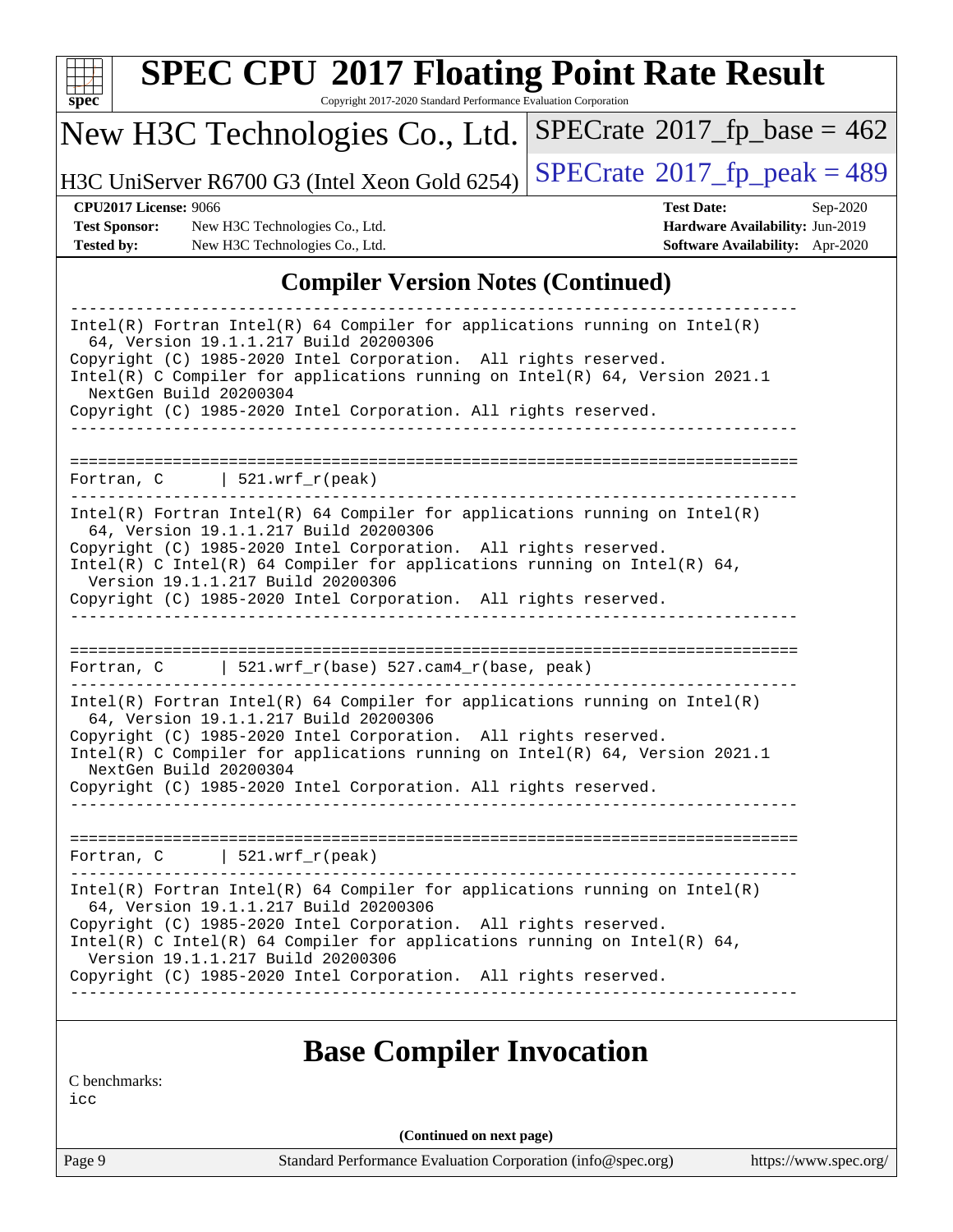

# **[SPEC CPU](http://www.spec.org/auto/cpu2017/Docs/result-fields.html#SPECCPU2017FloatingPointRateResult)[2017 Floating Point Rate Result](http://www.spec.org/auto/cpu2017/Docs/result-fields.html#SPECCPU2017FloatingPointRateResult)**

Copyright 2017-2020 Standard Performance Evaluation Corporation

#### New H3C Technologies Co., Ltd.

H3C UniServer R6700 G3 (Intel Xeon Gold 6254)  $\vert$  [SPECrate](http://www.spec.org/auto/cpu2017/Docs/result-fields.html#SPECrate2017fppeak)®[2017\\_fp\\_peak = 4](http://www.spec.org/auto/cpu2017/Docs/result-fields.html#SPECrate2017fppeak)89

 $SPECTate$ <sup>®</sup>[2017\\_fp\\_base =](http://www.spec.org/auto/cpu2017/Docs/result-fields.html#SPECrate2017fpbase) 462

**[Test Sponsor:](http://www.spec.org/auto/cpu2017/Docs/result-fields.html#TestSponsor)** New H3C Technologies Co., Ltd. **[Hardware Availability:](http://www.spec.org/auto/cpu2017/Docs/result-fields.html#HardwareAvailability)** Jun-2019 **[Tested by:](http://www.spec.org/auto/cpu2017/Docs/result-fields.html#Testedby)** New H3C Technologies Co., Ltd. **[Software Availability:](http://www.spec.org/auto/cpu2017/Docs/result-fields.html#SoftwareAvailability)** Apr-2020

**[CPU2017 License:](http://www.spec.org/auto/cpu2017/Docs/result-fields.html#CPU2017License)** 9066 **[Test Date:](http://www.spec.org/auto/cpu2017/Docs/result-fields.html#TestDate)** Sep-2020

## **[Base Compiler Invocation \(Continued\)](http://www.spec.org/auto/cpu2017/Docs/result-fields.html#BaseCompilerInvocation)**

[C++ benchmarks](http://www.spec.org/auto/cpu2017/Docs/result-fields.html#CXXbenchmarks): [icpc](http://www.spec.org/cpu2017/results/res2020q4/cpu2017-20200927-24032.flags.html#user_CXXbase_intel_icpc_c510b6838c7f56d33e37e94d029a35b4a7bccf4766a728ee175e80a419847e808290a9b78be685c44ab727ea267ec2f070ec5dc83b407c0218cded6866a35d07)

[Fortran benchmarks](http://www.spec.org/auto/cpu2017/Docs/result-fields.html#Fortranbenchmarks): [ifort](http://www.spec.org/cpu2017/results/res2020q4/cpu2017-20200927-24032.flags.html#user_FCbase_intel_ifort_8111460550e3ca792625aed983ce982f94888b8b503583aa7ba2b8303487b4d8a21a13e7191a45c5fd58ff318f48f9492884d4413fa793fd88dd292cad7027ca)

[Benchmarks using both Fortran and C:](http://www.spec.org/auto/cpu2017/Docs/result-fields.html#BenchmarksusingbothFortranandC) [ifort](http://www.spec.org/cpu2017/results/res2020q4/cpu2017-20200927-24032.flags.html#user_CC_FCbase_intel_ifort_8111460550e3ca792625aed983ce982f94888b8b503583aa7ba2b8303487b4d8a21a13e7191a45c5fd58ff318f48f9492884d4413fa793fd88dd292cad7027ca) [icc](http://www.spec.org/cpu2017/results/res2020q4/cpu2017-20200927-24032.flags.html#user_CC_FCbase_intel_icc_66fc1ee009f7361af1fbd72ca7dcefbb700085f36577c54f309893dd4ec40d12360134090235512931783d35fd58c0460139e722d5067c5574d8eaf2b3e37e92)

[Benchmarks using both C and C++](http://www.spec.org/auto/cpu2017/Docs/result-fields.html#BenchmarksusingbothCandCXX): [icpc](http://www.spec.org/cpu2017/results/res2020q4/cpu2017-20200927-24032.flags.html#user_CC_CXXbase_intel_icpc_c510b6838c7f56d33e37e94d029a35b4a7bccf4766a728ee175e80a419847e808290a9b78be685c44ab727ea267ec2f070ec5dc83b407c0218cded6866a35d07) [icc](http://www.spec.org/cpu2017/results/res2020q4/cpu2017-20200927-24032.flags.html#user_CC_CXXbase_intel_icc_66fc1ee009f7361af1fbd72ca7dcefbb700085f36577c54f309893dd4ec40d12360134090235512931783d35fd58c0460139e722d5067c5574d8eaf2b3e37e92)

[Benchmarks using Fortran, C, and C++:](http://www.spec.org/auto/cpu2017/Docs/result-fields.html#BenchmarksusingFortranCandCXX) [icpc](http://www.spec.org/cpu2017/results/res2020q4/cpu2017-20200927-24032.flags.html#user_CC_CXX_FCbase_intel_icpc_c510b6838c7f56d33e37e94d029a35b4a7bccf4766a728ee175e80a419847e808290a9b78be685c44ab727ea267ec2f070ec5dc83b407c0218cded6866a35d07) [icc](http://www.spec.org/cpu2017/results/res2020q4/cpu2017-20200927-24032.flags.html#user_CC_CXX_FCbase_intel_icc_66fc1ee009f7361af1fbd72ca7dcefbb700085f36577c54f309893dd4ec40d12360134090235512931783d35fd58c0460139e722d5067c5574d8eaf2b3e37e92) [ifort](http://www.spec.org/cpu2017/results/res2020q4/cpu2017-20200927-24032.flags.html#user_CC_CXX_FCbase_intel_ifort_8111460550e3ca792625aed983ce982f94888b8b503583aa7ba2b8303487b4d8a21a13e7191a45c5fd58ff318f48f9492884d4413fa793fd88dd292cad7027ca)

## **[Base Portability Flags](http://www.spec.org/auto/cpu2017/Docs/result-fields.html#BasePortabilityFlags)**

 503.bwaves\_r: [-DSPEC\\_LP64](http://www.spec.org/cpu2017/results/res2020q4/cpu2017-20200927-24032.flags.html#suite_basePORTABILITY503_bwaves_r_DSPEC_LP64) 507.cactuBSSN\_r: [-DSPEC\\_LP64](http://www.spec.org/cpu2017/results/res2020q4/cpu2017-20200927-24032.flags.html#suite_basePORTABILITY507_cactuBSSN_r_DSPEC_LP64) 508.namd\_r: [-DSPEC\\_LP64](http://www.spec.org/cpu2017/results/res2020q4/cpu2017-20200927-24032.flags.html#suite_basePORTABILITY508_namd_r_DSPEC_LP64) 510.parest\_r: [-DSPEC\\_LP64](http://www.spec.org/cpu2017/results/res2020q4/cpu2017-20200927-24032.flags.html#suite_basePORTABILITY510_parest_r_DSPEC_LP64) 511.povray\_r: [-DSPEC\\_LP64](http://www.spec.org/cpu2017/results/res2020q4/cpu2017-20200927-24032.flags.html#suite_basePORTABILITY511_povray_r_DSPEC_LP64) 519.lbm\_r: [-DSPEC\\_LP64](http://www.spec.org/cpu2017/results/res2020q4/cpu2017-20200927-24032.flags.html#suite_basePORTABILITY519_lbm_r_DSPEC_LP64) 521.wrf\_r: [-DSPEC\\_LP64](http://www.spec.org/cpu2017/results/res2020q4/cpu2017-20200927-24032.flags.html#suite_basePORTABILITY521_wrf_r_DSPEC_LP64) [-DSPEC\\_CASE\\_FLAG](http://www.spec.org/cpu2017/results/res2020q4/cpu2017-20200927-24032.flags.html#b521.wrf_r_baseCPORTABILITY_DSPEC_CASE_FLAG) [-convert big\\_endian](http://www.spec.org/cpu2017/results/res2020q4/cpu2017-20200927-24032.flags.html#user_baseFPORTABILITY521_wrf_r_convert_big_endian_c3194028bc08c63ac5d04de18c48ce6d347e4e562e8892b8bdbdc0214820426deb8554edfa529a3fb25a586e65a3d812c835984020483e7e73212c4d31a38223) 526.blender\_r: [-DSPEC\\_LP64](http://www.spec.org/cpu2017/results/res2020q4/cpu2017-20200927-24032.flags.html#suite_basePORTABILITY526_blender_r_DSPEC_LP64) [-DSPEC\\_LINUX](http://www.spec.org/cpu2017/results/res2020q4/cpu2017-20200927-24032.flags.html#b526.blender_r_baseCPORTABILITY_DSPEC_LINUX) [-funsigned-char](http://www.spec.org/cpu2017/results/res2020q4/cpu2017-20200927-24032.flags.html#user_baseCPORTABILITY526_blender_r_force_uchar_40c60f00ab013830e2dd6774aeded3ff59883ba5a1fc5fc14077f794d777847726e2a5858cbc7672e36e1b067e7e5c1d9a74f7176df07886a243d7cc18edfe67) 527.cam4\_r: [-DSPEC\\_LP64](http://www.spec.org/cpu2017/results/res2020q4/cpu2017-20200927-24032.flags.html#suite_basePORTABILITY527_cam4_r_DSPEC_LP64) [-DSPEC\\_CASE\\_FLAG](http://www.spec.org/cpu2017/results/res2020q4/cpu2017-20200927-24032.flags.html#b527.cam4_r_baseCPORTABILITY_DSPEC_CASE_FLAG) 538.imagick\_r: [-DSPEC\\_LP64](http://www.spec.org/cpu2017/results/res2020q4/cpu2017-20200927-24032.flags.html#suite_basePORTABILITY538_imagick_r_DSPEC_LP64) 544.nab\_r: [-DSPEC\\_LP64](http://www.spec.org/cpu2017/results/res2020q4/cpu2017-20200927-24032.flags.html#suite_basePORTABILITY544_nab_r_DSPEC_LP64) 549.fotonik3d\_r: [-DSPEC\\_LP64](http://www.spec.org/cpu2017/results/res2020q4/cpu2017-20200927-24032.flags.html#suite_basePORTABILITY549_fotonik3d_r_DSPEC_LP64) 554.roms\_r: [-DSPEC\\_LP64](http://www.spec.org/cpu2017/results/res2020q4/cpu2017-20200927-24032.flags.html#suite_basePORTABILITY554_roms_r_DSPEC_LP64)

## **[Base Optimization Flags](http://www.spec.org/auto/cpu2017/Docs/result-fields.html#BaseOptimizationFlags)**

#### [C benchmarks](http://www.spec.org/auto/cpu2017/Docs/result-fields.html#Cbenchmarks):

```
-m64 -qnextgen -std=c11
-Wl,-plugin-opt=-x86-branches-within-32B-boundaries -Wl,-z,muldefs
-fuse-ld=gold -xCORE-AVX512 -Ofast -ffast-math -flto -mfpmath=sse
-funroll-loops -qopt-mem-layout-trans=4
-L/usr/local/jemalloc64-5.0.1/lib -ljemalloc
```
**(Continued on next page)**

| Page $10$ | Standard Performance Evaluation Corporation (info |  |
|-----------|---------------------------------------------------|--|
|           |                                                   |  |

o@spec.org) <https://www.spec.org/>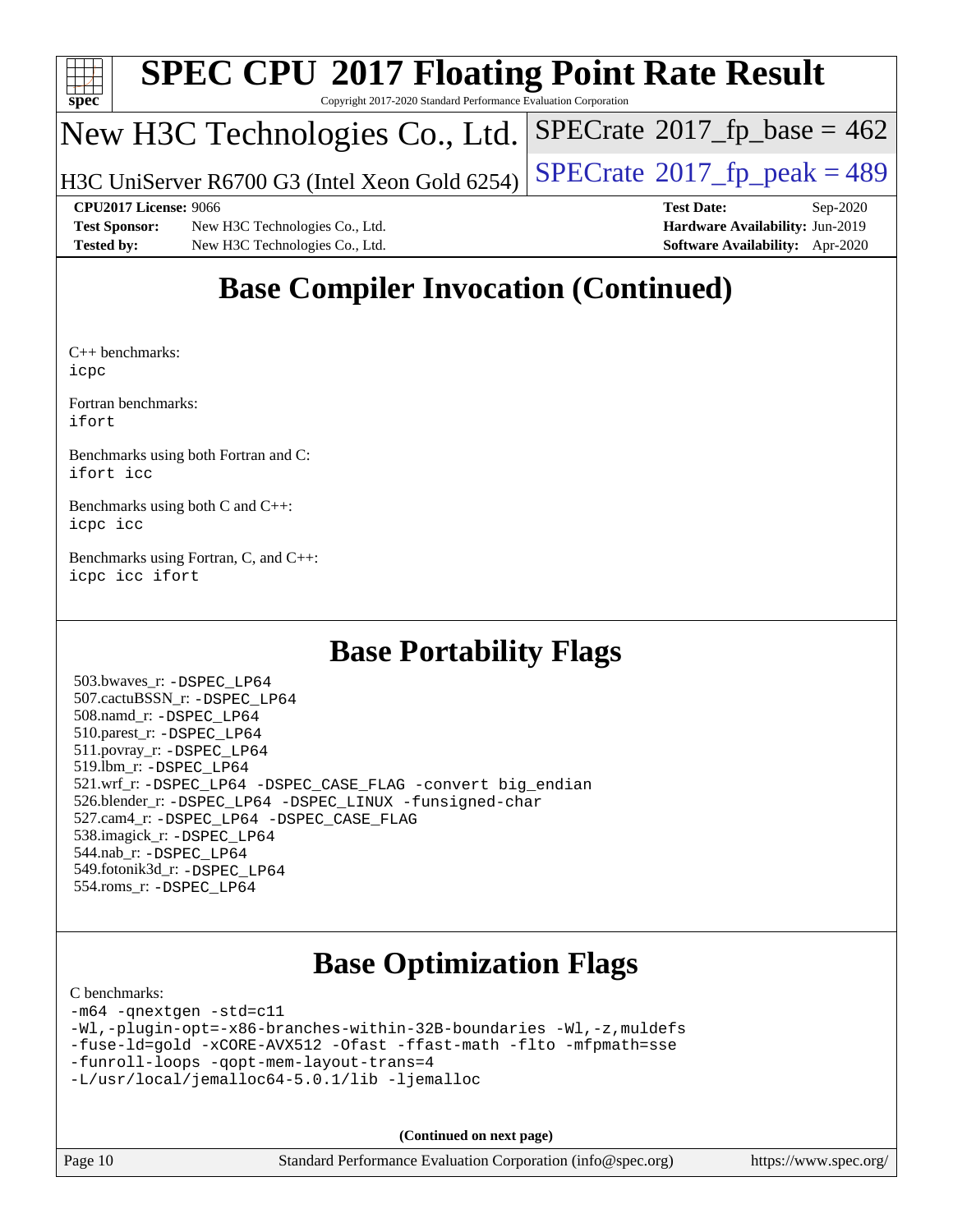

# **[SPEC CPU](http://www.spec.org/auto/cpu2017/Docs/result-fields.html#SPECCPU2017FloatingPointRateResult)[2017 Floating Point Rate Result](http://www.spec.org/auto/cpu2017/Docs/result-fields.html#SPECCPU2017FloatingPointRateResult)**

Copyright 2017-2020 Standard Performance Evaluation Corporation

#### New H3C Technologies Co., Ltd.

H3C UniServer R6700 G3 (Intel Xeon Gold 6254) [SPECrate](http://www.spec.org/auto/cpu2017/Docs/result-fields.html#SPECrate2017fppeak)®2017\_fp\_peak =  $489$ 

 $SPECTate$ <sup>®</sup>[2017\\_fp\\_base =](http://www.spec.org/auto/cpu2017/Docs/result-fields.html#SPECrate2017fpbase) 462

**[Test Sponsor:](http://www.spec.org/auto/cpu2017/Docs/result-fields.html#TestSponsor)** New H3C Technologies Co., Ltd. **[Hardware Availability:](http://www.spec.org/auto/cpu2017/Docs/result-fields.html#HardwareAvailability)** Jun-2019 **[Tested by:](http://www.spec.org/auto/cpu2017/Docs/result-fields.html#Testedby)** New H3C Technologies Co., Ltd. **[Software Availability:](http://www.spec.org/auto/cpu2017/Docs/result-fields.html#SoftwareAvailability)** Apr-2020

**[CPU2017 License:](http://www.spec.org/auto/cpu2017/Docs/result-fields.html#CPU2017License)** 9066 **[Test Date:](http://www.spec.org/auto/cpu2017/Docs/result-fields.html#TestDate)** Sep-2020

## **[Base Optimization Flags \(Continued\)](http://www.spec.org/auto/cpu2017/Docs/result-fields.html#BaseOptimizationFlags)**

#### [C++ benchmarks:](http://www.spec.org/auto/cpu2017/Docs/result-fields.html#CXXbenchmarks)

[-m64](http://www.spec.org/cpu2017/results/res2020q4/cpu2017-20200927-24032.flags.html#user_CXXbase_m64-icc) [-qnextgen](http://www.spec.org/cpu2017/results/res2020q4/cpu2017-20200927-24032.flags.html#user_CXXbase_f-qnextgen) [-Wl,-plugin-opt=-x86-branches-within-32B-boundaries](http://www.spec.org/cpu2017/results/res2020q4/cpu2017-20200927-24032.flags.html#user_CXXbase_f-x86-branches-within-32B-boundaries_0098b4e4317ae60947b7b728078a624952a08ac37a3c797dfb4ffeb399e0c61a9dd0f2f44ce917e9361fb9076ccb15e7824594512dd315205382d84209e912f3) [-Wl,-z,muldefs](http://www.spec.org/cpu2017/results/res2020q4/cpu2017-20200927-24032.flags.html#user_CXXbase_link_force_multiple1_b4cbdb97b34bdee9ceefcfe54f4c8ea74255f0b02a4b23e853cdb0e18eb4525ac79b5a88067c842dd0ee6996c24547a27a4b99331201badda8798ef8a743f577) [-fuse-ld=gold](http://www.spec.org/cpu2017/results/res2020q4/cpu2017-20200927-24032.flags.html#user_CXXbase_f-fuse-ld_920b3586e2b8c6e0748b9c84fa9b744736ba725a32cab14ad8f3d4ad28eecb2f59d1144823d2e17006539a88734fe1fc08fc3035f7676166309105a78aaabc32) [-xCORE-AVX512](http://www.spec.org/cpu2017/results/res2020q4/cpu2017-20200927-24032.flags.html#user_CXXbase_f-xCORE-AVX512) [-Ofast](http://www.spec.org/cpu2017/results/res2020q4/cpu2017-20200927-24032.flags.html#user_CXXbase_f-Ofast) [-ffast-math](http://www.spec.org/cpu2017/results/res2020q4/cpu2017-20200927-24032.flags.html#user_CXXbase_f-ffast-math) [-flto](http://www.spec.org/cpu2017/results/res2020q4/cpu2017-20200927-24032.flags.html#user_CXXbase_f-flto) [-mfpmath=sse](http://www.spec.org/cpu2017/results/res2020q4/cpu2017-20200927-24032.flags.html#user_CXXbase_f-mfpmath_70eb8fac26bde974f8ab713bc9086c5621c0b8d2f6c86f38af0bd7062540daf19db5f3a066d8c6684be05d84c9b6322eb3b5be6619d967835195b93d6c02afa1) [-funroll-loops](http://www.spec.org/cpu2017/results/res2020q4/cpu2017-20200927-24032.flags.html#user_CXXbase_f-funroll-loops) [-qopt-mem-layout-trans=4](http://www.spec.org/cpu2017/results/res2020q4/cpu2017-20200927-24032.flags.html#user_CXXbase_f-qopt-mem-layout-trans_fa39e755916c150a61361b7846f310bcdf6f04e385ef281cadf3647acec3f0ae266d1a1d22d972a7087a248fd4e6ca390a3634700869573d231a252c784941a8) [-L/usr/local/jemalloc64-5.0.1/lib](http://www.spec.org/cpu2017/results/res2020q4/cpu2017-20200927-24032.flags.html#user_CXXbase_jemalloc_link_path64_1_cc289568b1a6c0fd3b62c91b824c27fcb5af5e8098e6ad028160d21144ef1b8aef3170d2acf0bee98a8da324cfe4f67d0a3d0c4cc4673d993d694dc2a0df248b) [-ljemalloc](http://www.spec.org/cpu2017/results/res2020q4/cpu2017-20200927-24032.flags.html#user_CXXbase_jemalloc_link_lib_d1249b907c500fa1c0672f44f562e3d0f79738ae9e3c4a9c376d49f265a04b9c99b167ecedbf6711b3085be911c67ff61f150a17b3472be731631ba4d0471706) [Fortran benchmarks](http://www.spec.org/auto/cpu2017/Docs/result-fields.html#Fortranbenchmarks): [-m64](http://www.spec.org/cpu2017/results/res2020q4/cpu2017-20200927-24032.flags.html#user_FCbase_m64-icc) [-Wl,-plugin-opt=-x86-branches-within-32B-boundaries](http://www.spec.org/cpu2017/results/res2020q4/cpu2017-20200927-24032.flags.html#user_FCbase_f-x86-branches-within-32B-boundaries_0098b4e4317ae60947b7b728078a624952a08ac37a3c797dfb4ffeb399e0c61a9dd0f2f44ce917e9361fb9076ccb15e7824594512dd315205382d84209e912f3) [-Wl,-z,muldefs](http://www.spec.org/cpu2017/results/res2020q4/cpu2017-20200927-24032.flags.html#user_FCbase_link_force_multiple1_b4cbdb97b34bdee9ceefcfe54f4c8ea74255f0b02a4b23e853cdb0e18eb4525ac79b5a88067c842dd0ee6996c24547a27a4b99331201badda8798ef8a743f577) [-fuse-ld=gold](http://www.spec.org/cpu2017/results/res2020q4/cpu2017-20200927-24032.flags.html#user_FCbase_f-fuse-ld_920b3586e2b8c6e0748b9c84fa9b744736ba725a32cab14ad8f3d4ad28eecb2f59d1144823d2e17006539a88734fe1fc08fc3035f7676166309105a78aaabc32) [-xCORE-AVX512](http://www.spec.org/cpu2017/results/res2020q4/cpu2017-20200927-24032.flags.html#user_FCbase_f-xCORE-AVX512) [-O3](http://www.spec.org/cpu2017/results/res2020q4/cpu2017-20200927-24032.flags.html#user_FCbase_f-O3) [-ipo](http://www.spec.org/cpu2017/results/res2020q4/cpu2017-20200927-24032.flags.html#user_FCbase_f-ipo) [-no-prec-div](http://www.spec.org/cpu2017/results/res2020q4/cpu2017-20200927-24032.flags.html#user_FCbase_f-no-prec-div) [-qopt-prefetch](http://www.spec.org/cpu2017/results/res2020q4/cpu2017-20200927-24032.flags.html#user_FCbase_f-qopt-prefetch) [-ffinite-math-only](http://www.spec.org/cpu2017/results/res2020q4/cpu2017-20200927-24032.flags.html#user_FCbase_f_finite_math_only_cb91587bd2077682c4b38af759c288ed7c732db004271a9512da14a4f8007909a5f1427ecbf1a0fb78ff2a814402c6114ac565ca162485bbcae155b5e4258871) [-qopt-multiple-gather-scatter-by-shuffles](http://www.spec.org/cpu2017/results/res2020q4/cpu2017-20200927-24032.flags.html#user_FCbase_f-qopt-multiple-gather-scatter-by-shuffles) [-qopt-mem-layout-trans=4](http://www.spec.org/cpu2017/results/res2020q4/cpu2017-20200927-24032.flags.html#user_FCbase_f-qopt-mem-layout-trans_fa39e755916c150a61361b7846f310bcdf6f04e385ef281cadf3647acec3f0ae266d1a1d22d972a7087a248fd4e6ca390a3634700869573d231a252c784941a8) [-nostandard-realloc-lhs](http://www.spec.org/cpu2017/results/res2020q4/cpu2017-20200927-24032.flags.html#user_FCbase_f_2003_std_realloc_82b4557e90729c0f113870c07e44d33d6f5a304b4f63d4c15d2d0f1fab99f5daaed73bdb9275d9ae411527f28b936061aa8b9c8f2d63842963b95c9dd6426b8a) [-align array32byte](http://www.spec.org/cpu2017/results/res2020q4/cpu2017-20200927-24032.flags.html#user_FCbase_align_array32byte_b982fe038af199962ba9a80c053b8342c548c85b40b8e86eb3cc33dee0d7986a4af373ac2d51c3f7cf710a18d62fdce2948f201cd044323541f22fc0fffc51b6) [-auto](http://www.spec.org/cpu2017/results/res2020q4/cpu2017-20200927-24032.flags.html#user_FCbase_f-auto) [-mbranches-within-32B-boundaries](http://www.spec.org/cpu2017/results/res2020q4/cpu2017-20200927-24032.flags.html#user_FCbase_f-mbranches-within-32B-boundaries) [-L/usr/local/jemalloc64-5.0.1/lib](http://www.spec.org/cpu2017/results/res2020q4/cpu2017-20200927-24032.flags.html#user_FCbase_jemalloc_link_path64_1_cc289568b1a6c0fd3b62c91b824c27fcb5af5e8098e6ad028160d21144ef1b8aef3170d2acf0bee98a8da324cfe4f67d0a3d0c4cc4673d993d694dc2a0df248b) [-ljemalloc](http://www.spec.org/cpu2017/results/res2020q4/cpu2017-20200927-24032.flags.html#user_FCbase_jemalloc_link_lib_d1249b907c500fa1c0672f44f562e3d0f79738ae9e3c4a9c376d49f265a04b9c99b167ecedbf6711b3085be911c67ff61f150a17b3472be731631ba4d0471706) [Benchmarks using both Fortran and C](http://www.spec.org/auto/cpu2017/Docs/result-fields.html#BenchmarksusingbothFortranandC): [-m64](http://www.spec.org/cpu2017/results/res2020q4/cpu2017-20200927-24032.flags.html#user_CC_FCbase_m64-icc) [-qnextgen](http://www.spec.org/cpu2017/results/res2020q4/cpu2017-20200927-24032.flags.html#user_CC_FCbase_f-qnextgen) [-std=c11](http://www.spec.org/cpu2017/results/res2020q4/cpu2017-20200927-24032.flags.html#user_CC_FCbase_std-icc-std_0e1c27790398a4642dfca32ffe6c27b5796f9c2d2676156f2e42c9c44eaad0c049b1cdb667a270c34d979996257aeb8fc440bfb01818dbc9357bd9d174cb8524) [-Wl,-plugin-opt=-x86-branches-within-32B-boundaries](http://www.spec.org/cpu2017/results/res2020q4/cpu2017-20200927-24032.flags.html#user_CC_FCbase_f-x86-branches-within-32B-boundaries_0098b4e4317ae60947b7b728078a624952a08ac37a3c797dfb4ffeb399e0c61a9dd0f2f44ce917e9361fb9076ccb15e7824594512dd315205382d84209e912f3) [-Wl,-z,muldefs](http://www.spec.org/cpu2017/results/res2020q4/cpu2017-20200927-24032.flags.html#user_CC_FCbase_link_force_multiple1_b4cbdb97b34bdee9ceefcfe54f4c8ea74255f0b02a4b23e853cdb0e18eb4525ac79b5a88067c842dd0ee6996c24547a27a4b99331201badda8798ef8a743f577) [-fuse-ld=gold](http://www.spec.org/cpu2017/results/res2020q4/cpu2017-20200927-24032.flags.html#user_CC_FCbase_f-fuse-ld_920b3586e2b8c6e0748b9c84fa9b744736ba725a32cab14ad8f3d4ad28eecb2f59d1144823d2e17006539a88734fe1fc08fc3035f7676166309105a78aaabc32) [-xCORE-AVX512](http://www.spec.org/cpu2017/results/res2020q4/cpu2017-20200927-24032.flags.html#user_CC_FCbase_f-xCORE-AVX512) [-Ofast](http://www.spec.org/cpu2017/results/res2020q4/cpu2017-20200927-24032.flags.html#user_CC_FCbase_f-Ofast) [-ffast-math](http://www.spec.org/cpu2017/results/res2020q4/cpu2017-20200927-24032.flags.html#user_CC_FCbase_f-ffast-math) [-flto](http://www.spec.org/cpu2017/results/res2020q4/cpu2017-20200927-24032.flags.html#user_CC_FCbase_f-flto) [-mfpmath=sse](http://www.spec.org/cpu2017/results/res2020q4/cpu2017-20200927-24032.flags.html#user_CC_FCbase_f-mfpmath_70eb8fac26bde974f8ab713bc9086c5621c0b8d2f6c86f38af0bd7062540daf19db5f3a066d8c6684be05d84c9b6322eb3b5be6619d967835195b93d6c02afa1) [-funroll-loops](http://www.spec.org/cpu2017/results/res2020q4/cpu2017-20200927-24032.flags.html#user_CC_FCbase_f-funroll-loops) [-qopt-mem-layout-trans=4](http://www.spec.org/cpu2017/results/res2020q4/cpu2017-20200927-24032.flags.html#user_CC_FCbase_f-qopt-mem-layout-trans_fa39e755916c150a61361b7846f310bcdf6f04e385ef281cadf3647acec3f0ae266d1a1d22d972a7087a248fd4e6ca390a3634700869573d231a252c784941a8) [-O3](http://www.spec.org/cpu2017/results/res2020q4/cpu2017-20200927-24032.flags.html#user_CC_FCbase_f-O3) [-ipo](http://www.spec.org/cpu2017/results/res2020q4/cpu2017-20200927-24032.flags.html#user_CC_FCbase_f-ipo) [-no-prec-div](http://www.spec.org/cpu2017/results/res2020q4/cpu2017-20200927-24032.flags.html#user_CC_FCbase_f-no-prec-div) [-qopt-prefetch](http://www.spec.org/cpu2017/results/res2020q4/cpu2017-20200927-24032.flags.html#user_CC_FCbase_f-qopt-prefetch) [-ffinite-math-only](http://www.spec.org/cpu2017/results/res2020q4/cpu2017-20200927-24032.flags.html#user_CC_FCbase_f_finite_math_only_cb91587bd2077682c4b38af759c288ed7c732db004271a9512da14a4f8007909a5f1427ecbf1a0fb78ff2a814402c6114ac565ca162485bbcae155b5e4258871) [-qopt-multiple-gather-scatter-by-shuffles](http://www.spec.org/cpu2017/results/res2020q4/cpu2017-20200927-24032.flags.html#user_CC_FCbase_f-qopt-multiple-gather-scatter-by-shuffles) [-nostandard-realloc-lhs](http://www.spec.org/cpu2017/results/res2020q4/cpu2017-20200927-24032.flags.html#user_CC_FCbase_f_2003_std_realloc_82b4557e90729c0f113870c07e44d33d6f5a304b4f63d4c15d2d0f1fab99f5daaed73bdb9275d9ae411527f28b936061aa8b9c8f2d63842963b95c9dd6426b8a) [-align array32byte](http://www.spec.org/cpu2017/results/res2020q4/cpu2017-20200927-24032.flags.html#user_CC_FCbase_align_array32byte_b982fe038af199962ba9a80c053b8342c548c85b40b8e86eb3cc33dee0d7986a4af373ac2d51c3f7cf710a18d62fdce2948f201cd044323541f22fc0fffc51b6) [-auto](http://www.spec.org/cpu2017/results/res2020q4/cpu2017-20200927-24032.flags.html#user_CC_FCbase_f-auto) [-mbranches-within-32B-boundaries](http://www.spec.org/cpu2017/results/res2020q4/cpu2017-20200927-24032.flags.html#user_CC_FCbase_f-mbranches-within-32B-boundaries) [-L/usr/local/jemalloc64-5.0.1/lib](http://www.spec.org/cpu2017/results/res2020q4/cpu2017-20200927-24032.flags.html#user_CC_FCbase_jemalloc_link_path64_1_cc289568b1a6c0fd3b62c91b824c27fcb5af5e8098e6ad028160d21144ef1b8aef3170d2acf0bee98a8da324cfe4f67d0a3d0c4cc4673d993d694dc2a0df248b) [-ljemalloc](http://www.spec.org/cpu2017/results/res2020q4/cpu2017-20200927-24032.flags.html#user_CC_FCbase_jemalloc_link_lib_d1249b907c500fa1c0672f44f562e3d0f79738ae9e3c4a9c376d49f265a04b9c99b167ecedbf6711b3085be911c67ff61f150a17b3472be731631ba4d0471706) [Benchmarks using both C and C++](http://www.spec.org/auto/cpu2017/Docs/result-fields.html#BenchmarksusingbothCandCXX): [-m64](http://www.spec.org/cpu2017/results/res2020q4/cpu2017-20200927-24032.flags.html#user_CC_CXXbase_m64-icc) [-qnextgen](http://www.spec.org/cpu2017/results/res2020q4/cpu2017-20200927-24032.flags.html#user_CC_CXXbase_f-qnextgen) [-std=c11](http://www.spec.org/cpu2017/results/res2020q4/cpu2017-20200927-24032.flags.html#user_CC_CXXbase_std-icc-std_0e1c27790398a4642dfca32ffe6c27b5796f9c2d2676156f2e42c9c44eaad0c049b1cdb667a270c34d979996257aeb8fc440bfb01818dbc9357bd9d174cb8524) [-Wl,-plugin-opt=-x86-branches-within-32B-boundaries](http://www.spec.org/cpu2017/results/res2020q4/cpu2017-20200927-24032.flags.html#user_CC_CXXbase_f-x86-branches-within-32B-boundaries_0098b4e4317ae60947b7b728078a624952a08ac37a3c797dfb4ffeb399e0c61a9dd0f2f44ce917e9361fb9076ccb15e7824594512dd315205382d84209e912f3) [-Wl,-z,muldefs](http://www.spec.org/cpu2017/results/res2020q4/cpu2017-20200927-24032.flags.html#user_CC_CXXbase_link_force_multiple1_b4cbdb97b34bdee9ceefcfe54f4c8ea74255f0b02a4b23e853cdb0e18eb4525ac79b5a88067c842dd0ee6996c24547a27a4b99331201badda8798ef8a743f577) [-fuse-ld=gold](http://www.spec.org/cpu2017/results/res2020q4/cpu2017-20200927-24032.flags.html#user_CC_CXXbase_f-fuse-ld_920b3586e2b8c6e0748b9c84fa9b744736ba725a32cab14ad8f3d4ad28eecb2f59d1144823d2e17006539a88734fe1fc08fc3035f7676166309105a78aaabc32) [-xCORE-AVX512](http://www.spec.org/cpu2017/results/res2020q4/cpu2017-20200927-24032.flags.html#user_CC_CXXbase_f-xCORE-AVX512) [-Ofast](http://www.spec.org/cpu2017/results/res2020q4/cpu2017-20200927-24032.flags.html#user_CC_CXXbase_f-Ofast) [-ffast-math](http://www.spec.org/cpu2017/results/res2020q4/cpu2017-20200927-24032.flags.html#user_CC_CXXbase_f-ffast-math) [-flto](http://www.spec.org/cpu2017/results/res2020q4/cpu2017-20200927-24032.flags.html#user_CC_CXXbase_f-flto) [-mfpmath=sse](http://www.spec.org/cpu2017/results/res2020q4/cpu2017-20200927-24032.flags.html#user_CC_CXXbase_f-mfpmath_70eb8fac26bde974f8ab713bc9086c5621c0b8d2f6c86f38af0bd7062540daf19db5f3a066d8c6684be05d84c9b6322eb3b5be6619d967835195b93d6c02afa1) [-funroll-loops](http://www.spec.org/cpu2017/results/res2020q4/cpu2017-20200927-24032.flags.html#user_CC_CXXbase_f-funroll-loops) [-qopt-mem-layout-trans=4](http://www.spec.org/cpu2017/results/res2020q4/cpu2017-20200927-24032.flags.html#user_CC_CXXbase_f-qopt-mem-layout-trans_fa39e755916c150a61361b7846f310bcdf6f04e385ef281cadf3647acec3f0ae266d1a1d22d972a7087a248fd4e6ca390a3634700869573d231a252c784941a8) [-L/usr/local/jemalloc64-5.0.1/lib](http://www.spec.org/cpu2017/results/res2020q4/cpu2017-20200927-24032.flags.html#user_CC_CXXbase_jemalloc_link_path64_1_cc289568b1a6c0fd3b62c91b824c27fcb5af5e8098e6ad028160d21144ef1b8aef3170d2acf0bee98a8da324cfe4f67d0a3d0c4cc4673d993d694dc2a0df248b) [-ljemalloc](http://www.spec.org/cpu2017/results/res2020q4/cpu2017-20200927-24032.flags.html#user_CC_CXXbase_jemalloc_link_lib_d1249b907c500fa1c0672f44f562e3d0f79738ae9e3c4a9c376d49f265a04b9c99b167ecedbf6711b3085be911c67ff61f150a17b3472be731631ba4d0471706)

#### [Benchmarks using Fortran, C, and C++:](http://www.spec.org/auto/cpu2017/Docs/result-fields.html#BenchmarksusingFortranCandCXX)

```
-m64 -qnextgen -std=c11
-Wl,-plugin-opt=-x86-branches-within-32B-boundaries -Wl,-z,muldefs
-fuse-ld=gold -xCORE-AVX512 -Ofast -ffast-math -flto -mfpmath=sse
-funroll-loops -qopt-mem-layout-trans=4 -O3 -ipo -no-prec-div
-qopt-prefetch -ffinite-math-only
-qopt-multiple-gather-scatter-by-shuffles -nostandard-realloc-lhs
-align array32byte -auto -mbranches-within-32B-boundaries
-L/usr/local/jemalloc64-5.0.1/lib -ljemalloc
```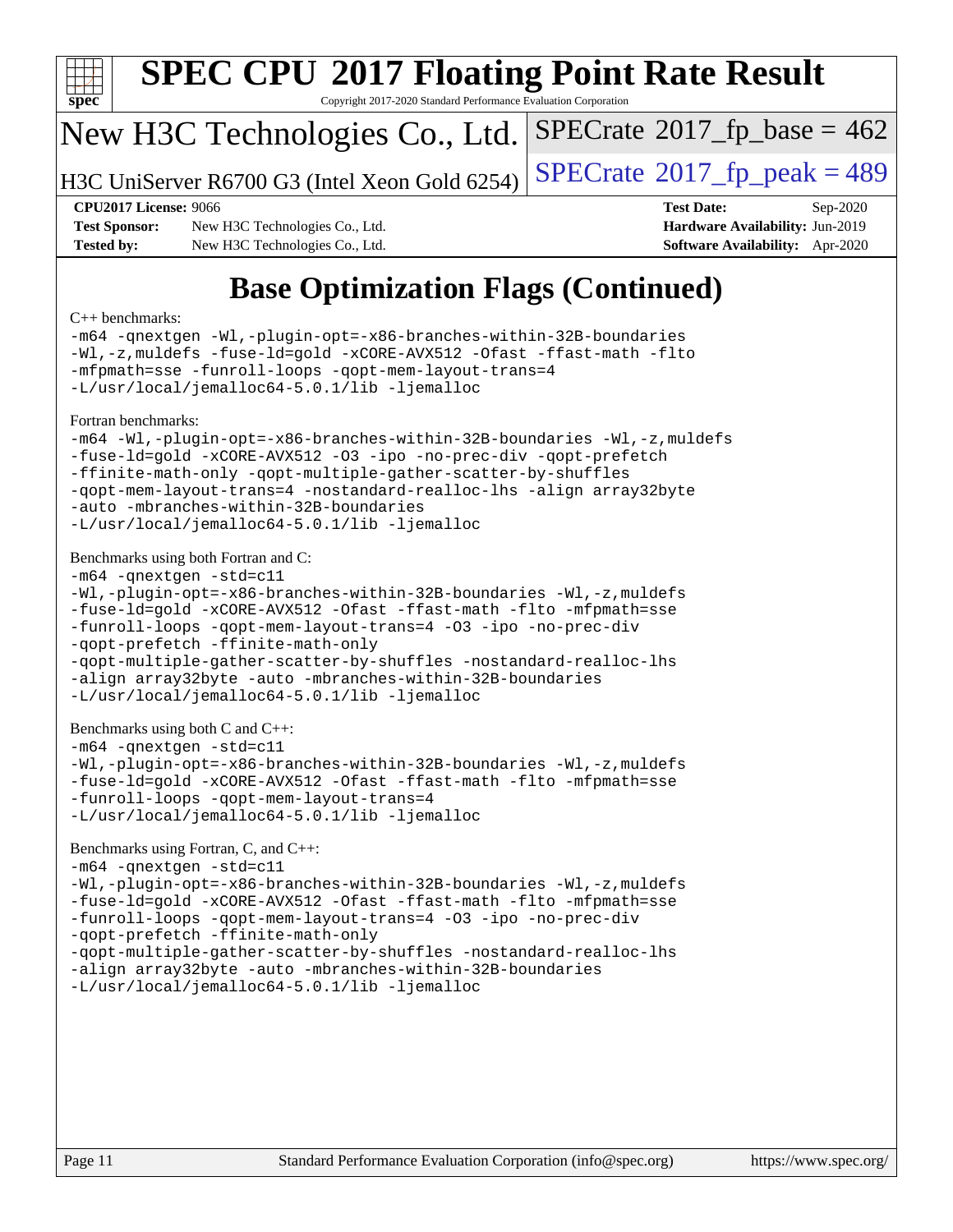| Spec                 | <b>SPEC CPU®2017 Floating Point Rate Result</b><br>Copyright 2017-2020 Standard Performance Evaluation Corporation |                                                            |
|----------------------|--------------------------------------------------------------------------------------------------------------------|------------------------------------------------------------|
|                      |                                                                                                                    | New H3C Technologies Co., Ltd. SPECrate®2017_fp_base = 462 |
|                      | H3C UniServer R6700 G3 (Intel Xeon Gold 6254)                                                                      | $SPECrate^{\circ}2017fr peak = 489$                        |
|                      | CPU2017 License: 9066                                                                                              | <b>Test Date:</b><br>$Sep-2020$                            |
| <b>Test Sponsor:</b> | New H3C Technologies Co., Ltd.                                                                                     | Hardware Availability: Jun-2019                            |
| <b>Tested by:</b>    | New H3C Technologies Co., Ltd.                                                                                     | Software Availability: Apr-2020                            |

#### **[Peak Compiler Invocation](http://www.spec.org/auto/cpu2017/Docs/result-fields.html#PeakCompilerInvocation)**

[C benchmarks](http://www.spec.org/auto/cpu2017/Docs/result-fields.html#Cbenchmarks):

[icc](http://www.spec.org/cpu2017/results/res2020q4/cpu2017-20200927-24032.flags.html#user_CCpeak_intel_icc_66fc1ee009f7361af1fbd72ca7dcefbb700085f36577c54f309893dd4ec40d12360134090235512931783d35fd58c0460139e722d5067c5574d8eaf2b3e37e92)

[C++ benchmarks](http://www.spec.org/auto/cpu2017/Docs/result-fields.html#CXXbenchmarks): [icpc](http://www.spec.org/cpu2017/results/res2020q4/cpu2017-20200927-24032.flags.html#user_CXXpeak_intel_icpc_c510b6838c7f56d33e37e94d029a35b4a7bccf4766a728ee175e80a419847e808290a9b78be685c44ab727ea267ec2f070ec5dc83b407c0218cded6866a35d07)

[Fortran benchmarks:](http://www.spec.org/auto/cpu2017/Docs/result-fields.html#Fortranbenchmarks) [ifort](http://www.spec.org/cpu2017/results/res2020q4/cpu2017-20200927-24032.flags.html#user_FCpeak_intel_ifort_8111460550e3ca792625aed983ce982f94888b8b503583aa7ba2b8303487b4d8a21a13e7191a45c5fd58ff318f48f9492884d4413fa793fd88dd292cad7027ca)

[Benchmarks using both Fortran and C](http://www.spec.org/auto/cpu2017/Docs/result-fields.html#BenchmarksusingbothFortranandC): [ifort](http://www.spec.org/cpu2017/results/res2020q4/cpu2017-20200927-24032.flags.html#user_CC_FCpeak_intel_ifort_8111460550e3ca792625aed983ce982f94888b8b503583aa7ba2b8303487b4d8a21a13e7191a45c5fd58ff318f48f9492884d4413fa793fd88dd292cad7027ca) [icc](http://www.spec.org/cpu2017/results/res2020q4/cpu2017-20200927-24032.flags.html#user_CC_FCpeak_intel_icc_66fc1ee009f7361af1fbd72ca7dcefbb700085f36577c54f309893dd4ec40d12360134090235512931783d35fd58c0460139e722d5067c5574d8eaf2b3e37e92)

[Benchmarks using both C and C++:](http://www.spec.org/auto/cpu2017/Docs/result-fields.html#BenchmarksusingbothCandCXX) [icpc](http://www.spec.org/cpu2017/results/res2020q4/cpu2017-20200927-24032.flags.html#user_CC_CXXpeak_intel_icpc_c510b6838c7f56d33e37e94d029a35b4a7bccf4766a728ee175e80a419847e808290a9b78be685c44ab727ea267ec2f070ec5dc83b407c0218cded6866a35d07) [icc](http://www.spec.org/cpu2017/results/res2020q4/cpu2017-20200927-24032.flags.html#user_CC_CXXpeak_intel_icc_66fc1ee009f7361af1fbd72ca7dcefbb700085f36577c54f309893dd4ec40d12360134090235512931783d35fd58c0460139e722d5067c5574d8eaf2b3e37e92)

[Benchmarks using Fortran, C, and C++](http://www.spec.org/auto/cpu2017/Docs/result-fields.html#BenchmarksusingFortranCandCXX): [icpc](http://www.spec.org/cpu2017/results/res2020q4/cpu2017-20200927-24032.flags.html#user_CC_CXX_FCpeak_intel_icpc_c510b6838c7f56d33e37e94d029a35b4a7bccf4766a728ee175e80a419847e808290a9b78be685c44ab727ea267ec2f070ec5dc83b407c0218cded6866a35d07) [icc](http://www.spec.org/cpu2017/results/res2020q4/cpu2017-20200927-24032.flags.html#user_CC_CXX_FCpeak_intel_icc_66fc1ee009f7361af1fbd72ca7dcefbb700085f36577c54f309893dd4ec40d12360134090235512931783d35fd58c0460139e722d5067c5574d8eaf2b3e37e92) [ifort](http://www.spec.org/cpu2017/results/res2020q4/cpu2017-20200927-24032.flags.html#user_CC_CXX_FCpeak_intel_ifort_8111460550e3ca792625aed983ce982f94888b8b503583aa7ba2b8303487b4d8a21a13e7191a45c5fd58ff318f48f9492884d4413fa793fd88dd292cad7027ca)

#### **[Peak Portability Flags](http://www.spec.org/auto/cpu2017/Docs/result-fields.html#PeakPortabilityFlags)**

Same as Base Portability Flags

## **[Peak Optimization Flags](http://www.spec.org/auto/cpu2017/Docs/result-fields.html#PeakOptimizationFlags)**

[C benchmarks](http://www.spec.org/auto/cpu2017/Docs/result-fields.html#Cbenchmarks):

519.lbm\_r: basepeak = yes

538.imagick\_r: basepeak = yes

 $544.nab$ <sub>r</sub>: basepeak = yes

[C++ benchmarks:](http://www.spec.org/auto/cpu2017/Docs/result-fields.html#CXXbenchmarks)

508.namd\_r: basepeak = yes

 510.parest\_r: [-m64](http://www.spec.org/cpu2017/results/res2020q4/cpu2017-20200927-24032.flags.html#user_peakCXXLD510_parest_r_m64-icc) [-qnextgen](http://www.spec.org/cpu2017/results/res2020q4/cpu2017-20200927-24032.flags.html#user_peakCXXLD510_parest_r_f-qnextgen) [-Wl,-plugin-opt=-x86-branches-within-32B-boundaries](http://www.spec.org/cpu2017/results/res2020q4/cpu2017-20200927-24032.flags.html#user_peakLDFLAGS510_parest_r_f-x86-branches-within-32B-boundaries_0098b4e4317ae60947b7b728078a624952a08ac37a3c797dfb4ffeb399e0c61a9dd0f2f44ce917e9361fb9076ccb15e7824594512dd315205382d84209e912f3) [-Wl,-z,muldefs](http://www.spec.org/cpu2017/results/res2020q4/cpu2017-20200927-24032.flags.html#user_peakEXTRA_LDFLAGS510_parest_r_link_force_multiple1_b4cbdb97b34bdee9ceefcfe54f4c8ea74255f0b02a4b23e853cdb0e18eb4525ac79b5a88067c842dd0ee6996c24547a27a4b99331201badda8798ef8a743f577) [-fuse-ld=gold](http://www.spec.org/cpu2017/results/res2020q4/cpu2017-20200927-24032.flags.html#user_peakEXTRA_LDFLAGS510_parest_r_f-fuse-ld_920b3586e2b8c6e0748b9c84fa9b744736ba725a32cab14ad8f3d4ad28eecb2f59d1144823d2e17006539a88734fe1fc08fc3035f7676166309105a78aaabc32) [-xCORE-AVX512](http://www.spec.org/cpu2017/results/res2020q4/cpu2017-20200927-24032.flags.html#user_peakCXXOPTIMIZE510_parest_r_f-xCORE-AVX512) [-Ofast](http://www.spec.org/cpu2017/results/res2020q4/cpu2017-20200927-24032.flags.html#user_peakCXXOPTIMIZE510_parest_r_f-Ofast) [-ffast-math](http://www.spec.org/cpu2017/results/res2020q4/cpu2017-20200927-24032.flags.html#user_peakCXXOPTIMIZE510_parest_r_f-ffast-math) [-flto](http://www.spec.org/cpu2017/results/res2020q4/cpu2017-20200927-24032.flags.html#user_peakCXXOPTIMIZE510_parest_r_f-flto) [-mfpmath=sse](http://www.spec.org/cpu2017/results/res2020q4/cpu2017-20200927-24032.flags.html#user_peakCXXOPTIMIZE510_parest_r_f-mfpmath_70eb8fac26bde974f8ab713bc9086c5621c0b8d2f6c86f38af0bd7062540daf19db5f3a066d8c6684be05d84c9b6322eb3b5be6619d967835195b93d6c02afa1) [-funroll-loops](http://www.spec.org/cpu2017/results/res2020q4/cpu2017-20200927-24032.flags.html#user_peakCXXOPTIMIZE510_parest_r_f-funroll-loops) [-qopt-mem-layout-trans=4](http://www.spec.org/cpu2017/results/res2020q4/cpu2017-20200927-24032.flags.html#user_peakCXXOPTIMIZE510_parest_r_f-qopt-mem-layout-trans_fa39e755916c150a61361b7846f310bcdf6f04e385ef281cadf3647acec3f0ae266d1a1d22d972a7087a248fd4e6ca390a3634700869573d231a252c784941a8) [-L/usr/local/jemalloc64-5.0.1/lib](http://www.spec.org/cpu2017/results/res2020q4/cpu2017-20200927-24032.flags.html#user_peakEXTRA_LIBS510_parest_r_jemalloc_link_path64_1_cc289568b1a6c0fd3b62c91b824c27fcb5af5e8098e6ad028160d21144ef1b8aef3170d2acf0bee98a8da324cfe4f67d0a3d0c4cc4673d993d694dc2a0df248b) [-ljemalloc](http://www.spec.org/cpu2017/results/res2020q4/cpu2017-20200927-24032.flags.html#user_peakEXTRA_LIBS510_parest_r_jemalloc_link_lib_d1249b907c500fa1c0672f44f562e3d0f79738ae9e3c4a9c376d49f265a04b9c99b167ecedbf6711b3085be911c67ff61f150a17b3472be731631ba4d0471706)

**(Continued on next page)**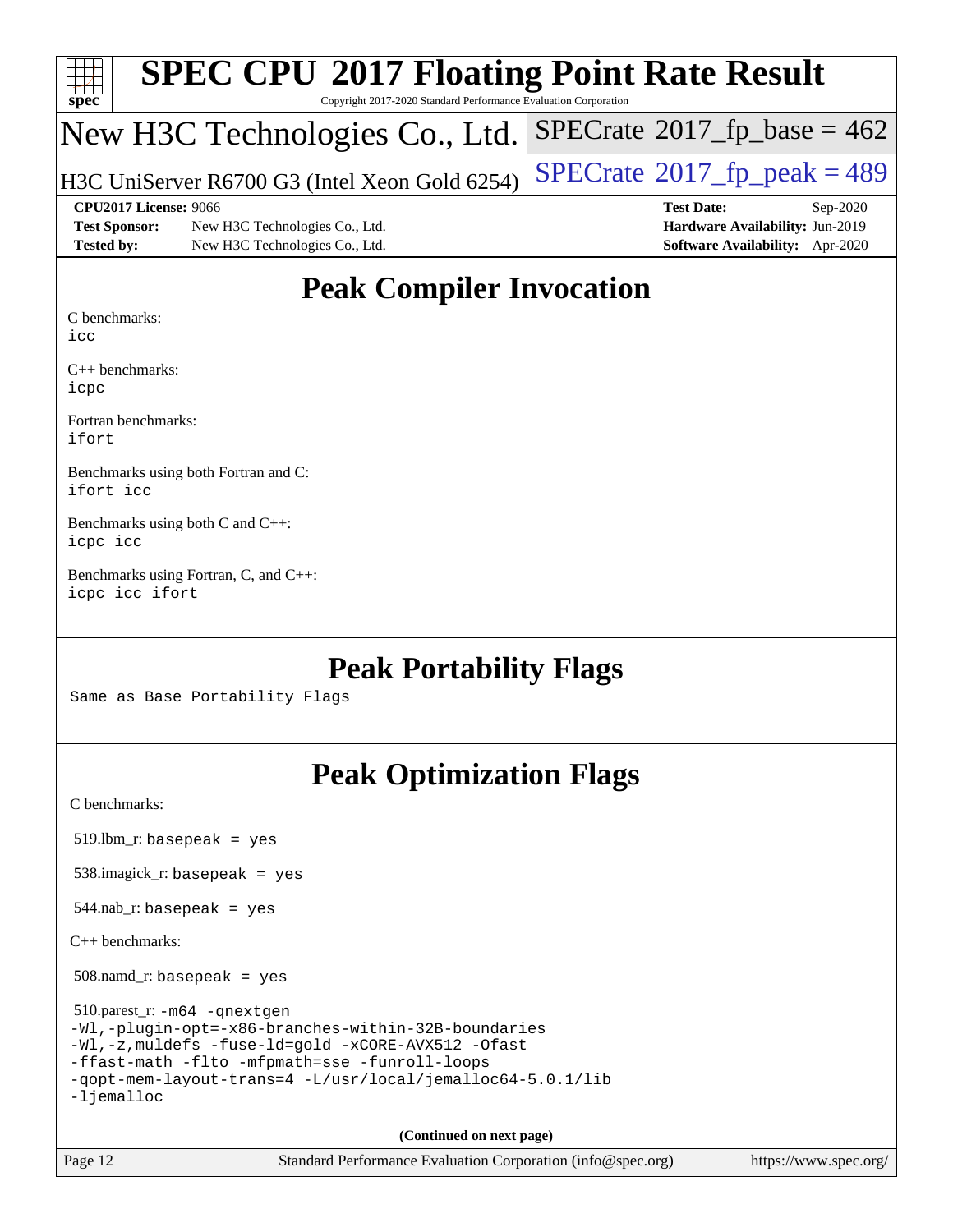| <b>SPEC CPU®2017 Floating Point Rate Result</b><br>$spec^*$<br>Copyright 2017-2020 Standard Performance Evaluation Corporation                                                                                                                                                                                                                                                                |                                                                                                     |
|-----------------------------------------------------------------------------------------------------------------------------------------------------------------------------------------------------------------------------------------------------------------------------------------------------------------------------------------------------------------------------------------------|-----------------------------------------------------------------------------------------------------|
| New H3C Technologies Co., Ltd.                                                                                                                                                                                                                                                                                                                                                                | $SPECrate^{\circ}2017$ fp base = 462                                                                |
| H3C UniServer R6700 G3 (Intel Xeon Gold 6254)                                                                                                                                                                                                                                                                                                                                                 | $SPECTate@2017_fp\_peak = 489$                                                                      |
| <b>CPU2017 License: 9066</b><br><b>Test Sponsor:</b><br>New H3C Technologies Co., Ltd.<br><b>Tested by:</b><br>New H3C Technologies Co., Ltd.                                                                                                                                                                                                                                                 | <b>Test Date:</b><br>Sep-2020<br>Hardware Availability: Jun-2019<br>Software Availability: Apr-2020 |
| <b>Peak Optimization Flags (Continued)</b>                                                                                                                                                                                                                                                                                                                                                    |                                                                                                     |
| Fortran benchmarks:                                                                                                                                                                                                                                                                                                                                                                           |                                                                                                     |
| 503.bwaves_r:-m64 -Wl,-plugin-opt=-x86-branches-within-32B-boundaries<br>-Wl,-z, muldefs -fuse-ld=gold -xCORE-AVX512 -03 -ipo<br>-no-prec-div -qopt-prefetch -ffinite-math-only<br>-qopt-multiple-gather-scatter-by-shuffles<br>-qopt-mem-layout-trans=4 -nostandard-realloc-lhs<br>-align array32byte -auto -mbranches-within-32B-boundaries<br>-L/usr/local/jemalloc64-5.0.1/lib -ljemalloc |                                                                                                     |
| $549$ .fotonik $3d$ _r: basepeak = yes                                                                                                                                                                                                                                                                                                                                                        |                                                                                                     |
| 554.roms_r: Same as 503.bwaves_r                                                                                                                                                                                                                                                                                                                                                              |                                                                                                     |
| Benchmarks using both Fortran and C:                                                                                                                                                                                                                                                                                                                                                          |                                                                                                     |
| 521.wrf_r: -prof-gen(pass 1) -prof-use(pass 2) -xCORE-AVX512 -03<br>-ipo -no-prec-div -qopt-prefetch -ffinite-math-only<br>-qopt-multiple-qather-scatter-by-shuffles<br>-qopt-mem-layout-trans=4 -mbranches-within-32B-boundaries<br>-nostandard-realloc-lhs -align array32byte -auto<br>-L/usr/local/jemalloc64-5.0.1/lib -ljemalloc                                                         |                                                                                                     |
| $527.cam4_r$ : basepeak = yes                                                                                                                                                                                                                                                                                                                                                                 |                                                                                                     |
| Benchmarks using both C and C++:                                                                                                                                                                                                                                                                                                                                                              |                                                                                                     |
| 511.povray_r: -prof-gen(pass 1) -prof-use(pass 2) -xCORE-AVX512 -03<br>-ipo -no-prec-div -qopt-prefetch -ffinite-math-only<br>-qopt-multiple-gather-scatter-by-shuffles<br>-qopt-mem-layout-trans=4 -mbranches-within-32B-boundaries<br>-L/usr/local/jemalloc64-5.0.1/lib -ljemalloc                                                                                                          |                                                                                                     |
| $526.$ blender_r: basepeak = yes                                                                                                                                                                                                                                                                                                                                                              |                                                                                                     |
| Benchmarks using Fortran, C, and C++:                                                                                                                                                                                                                                                                                                                                                         |                                                                                                     |
| $507.cactuBSSN_r$ : basepeak = yes                                                                                                                                                                                                                                                                                                                                                            |                                                                                                     |
| The flags files that were used to format this result can be browsed at<br>http://www.spec.org/cpu2017/flags/Intel-ic19.1u1-official-linux64_revA.html<br>http://www.spec.org/cpu2017/flags/New_H3C-Platform-Settings-V1.4-CLX-RevB.html                                                                                                                                                       |                                                                                                     |